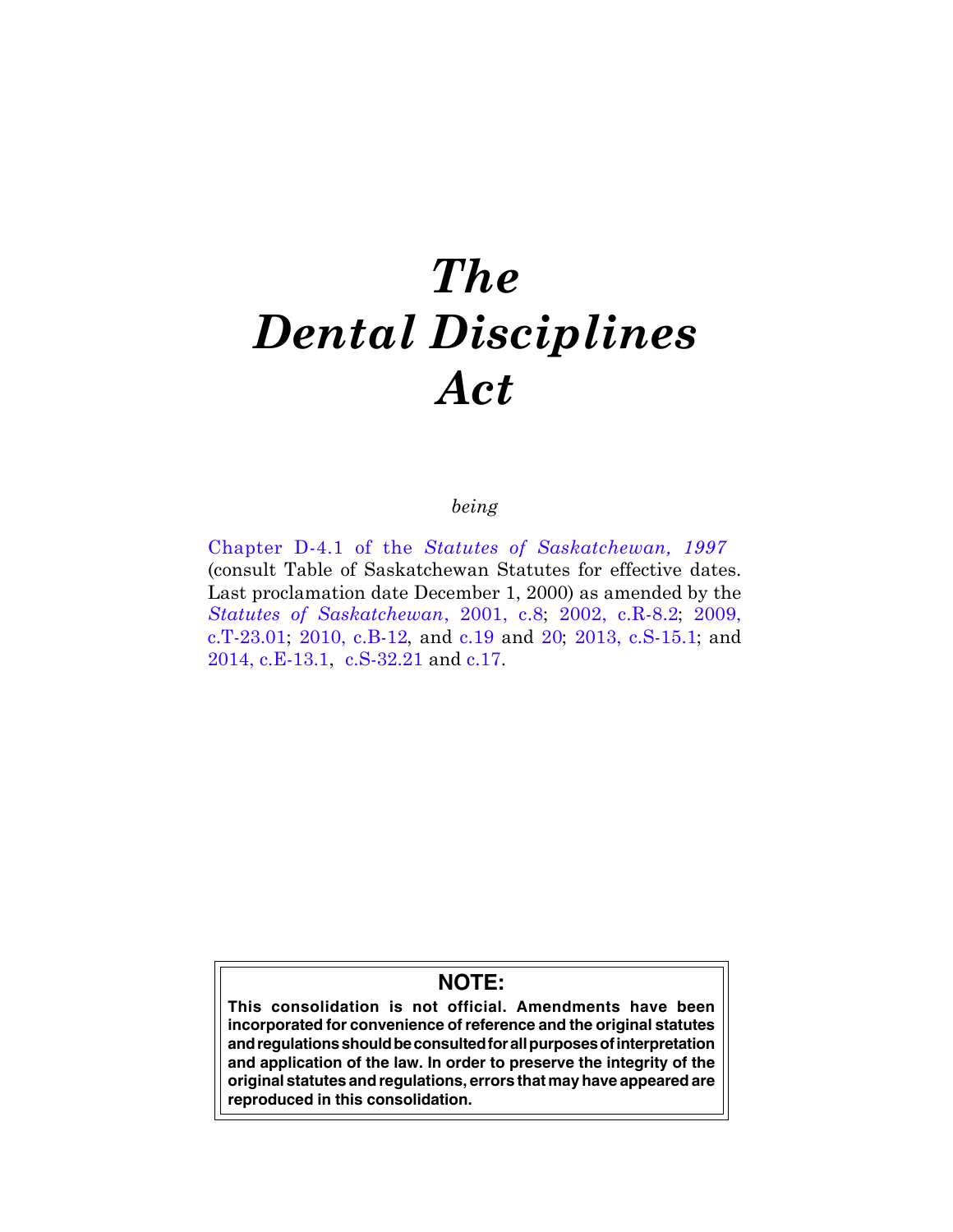# Table of Contents

# SHORT TITLE AND INTERPRETATION

- 1 Short title
- 2 Interpretation

#### ASSOCIATIONS

- 3 Associations continued
- 4 Associations autonomous
- 5 Membership
- 6 Property
- 7 Meetings

#### **COUNCIL**

- 8 Council
- 9 Public appointees
- 10 Resignation
- 11 Vacancy
- 12 Officers and employees
- 13 Committees

# BYLAWS

- 14 Procedures
- 15 Bylaws
- 16 Filing of bylaws
- 17 Ministerial bylaws

# MEMBERSHIP AND REGISTRATION

- 18 Membership
- 19 Register
- 20 Registration
- 21 Delegation and appeal

#### PROHIBITIONS

- 22 Protection of titles
- 23 Authorized practices
- 24 Prohibitions
- 25 Limitations on certain authorized practices

# DISCIPLINE

- 25.1 Interpretation re discipline provisions
- 25.2 Proceedings against former members
- 26 Professional incompetence
- 27 Professional misconduct
- 28 Professional conduct committee
- 29 Investigation
- 30 Search and seizure
- 31 Suspension
- 32 Discipline committee
- 33 Discipline hearing
- 34 Disciplinary powers
- 35 Criminal conviction
- 36 Duty to report
- 37 Suspension
- 38 Review by court
- 39 Effect of appeal
- 40 Court of Appeal
- 41 Reinstatement

#### GENERAL

- 42 Exemption
- 43 Immunity
- 44 Offence and penalty
- 45 Limitation of prosecution
- 46 Report of termination of employment
- 47 Review by Legislative Assembly
- 48 Record of revocation and notification
- 49 Annual register
- 50 Annual report
- 51 Compliance
- 52 Service of notices, etc.
- REPEAL, TRANSITIONAL AND COMING INTO FORCE
- 53 S.S. 1978 (Supp.), c.D-5.1, repealed
- 54 R.S.S. 1978, c.D-6, repealed
- 55 R.S.S. 1978, c.D-7, repealed
- 56 S.S. 1980-81, c.D-6.1, repealed
- 57 Transitional College of Dental Surgeons of Saskatchewan
- 58 Transitional Dental Technicians Association of Saskatchewan
- 59 Transitional Denturists Society of Saskatchewan
- 60 Transitional Saskatchewan Dental Assistants Association
- 61 Transitional Saskatchewan Dental Hygienists' Association
- 62 Transitional Saskatchewan Dental Therapists Association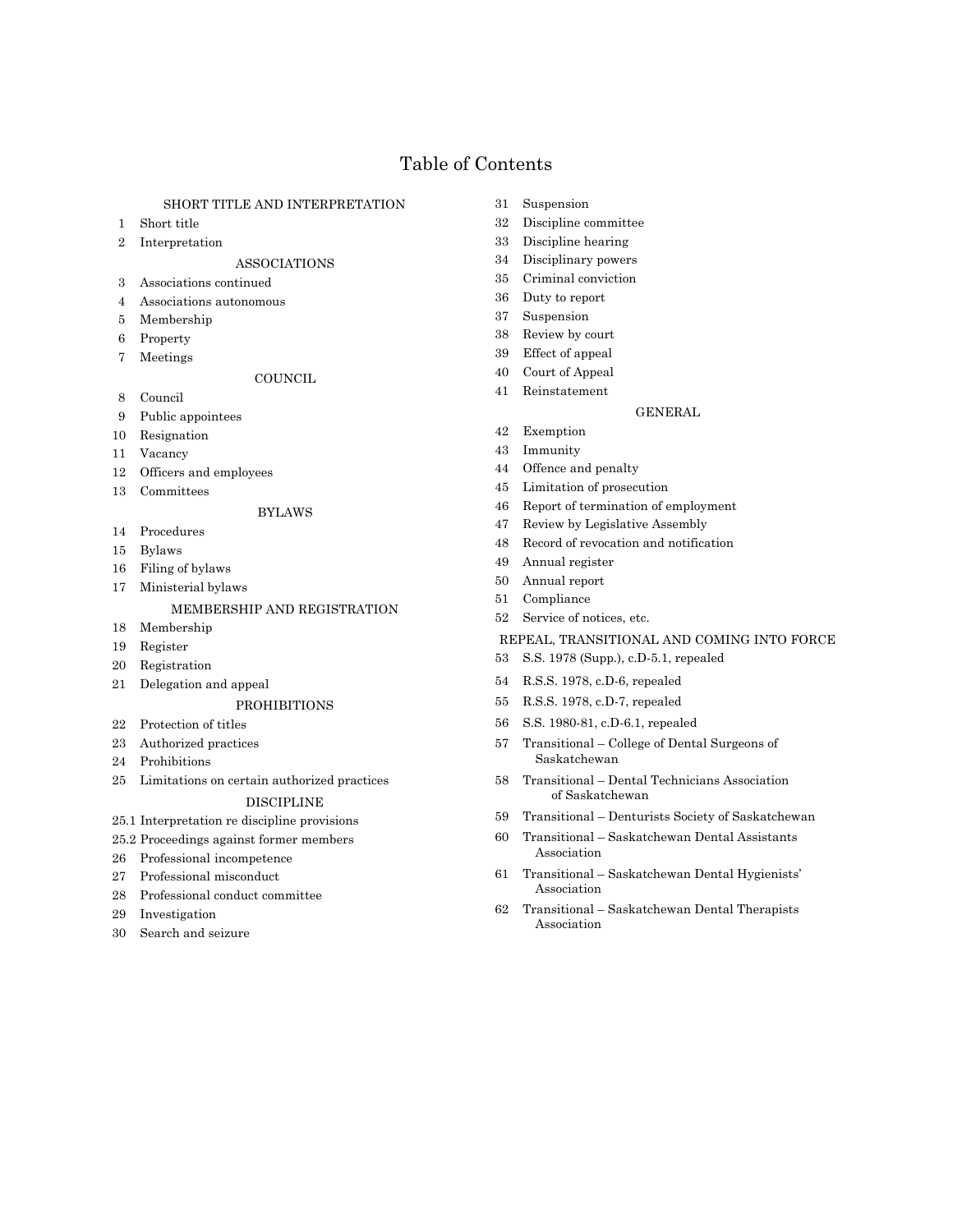# **CHAPTER D-4.1**

# An Act respecting the Regulation of Dental Disciplines

# SHORT TITLE AND INTERPRETATION

# **Short title**

**1** This Act may be cited as *The Dental Disciplines Act*.

#### **Interpretation**

**2** In this Act:

(a) **"administrative bylaw"** means a bylaw made for a purpose set out in subsection 15(1) and, in the case of the College of Dental Surgeons of Saskatchewan, includes a bylaw made pursuant to clause 15(3)(a);

(b) **"association"** means one of the associations, colleges or societies continued pursuant to section 3, as the case may be;

(c) **"authorized practice"** means the practices set out in section 23 for members of each of the associations;

(d) **"bylaws"** means the valid and subsisting bylaws of an association;

(e) **"council"** means the council of an association;

(f) **"councillor"** means a person who is a member of a council;

(g) **"court"** means the Court of Queen's Bench;

(h) **"dental assistant"** means a person who is registered as a member of the Saskatchewan Dental Assistants Association;

(i) **"dental hygienist"** means a person who is registered as a member of the Saskatchewan Dental Hygienists' Association;

(j) **"dental technician"**means a person who is registered as a member of the Dental Technicians Association of Saskatchewan;

(k) **"dental therapist"** means a person who is registered as a member of the Saskatchewan Dental Therapists Association;

(l) **"dentist"** means a person who is registered as a member of the College of Dental Surgeons of Saskatchewan;

(m) **"denturist"** means a person who is registered as a member of the Denturist Society of Saskatchewan;

(n) **"member"** means a member of an association who is in good standing;

(o) **"minister"** means the member of the Executive Council to whom for the time being the administration of this Act is assigned;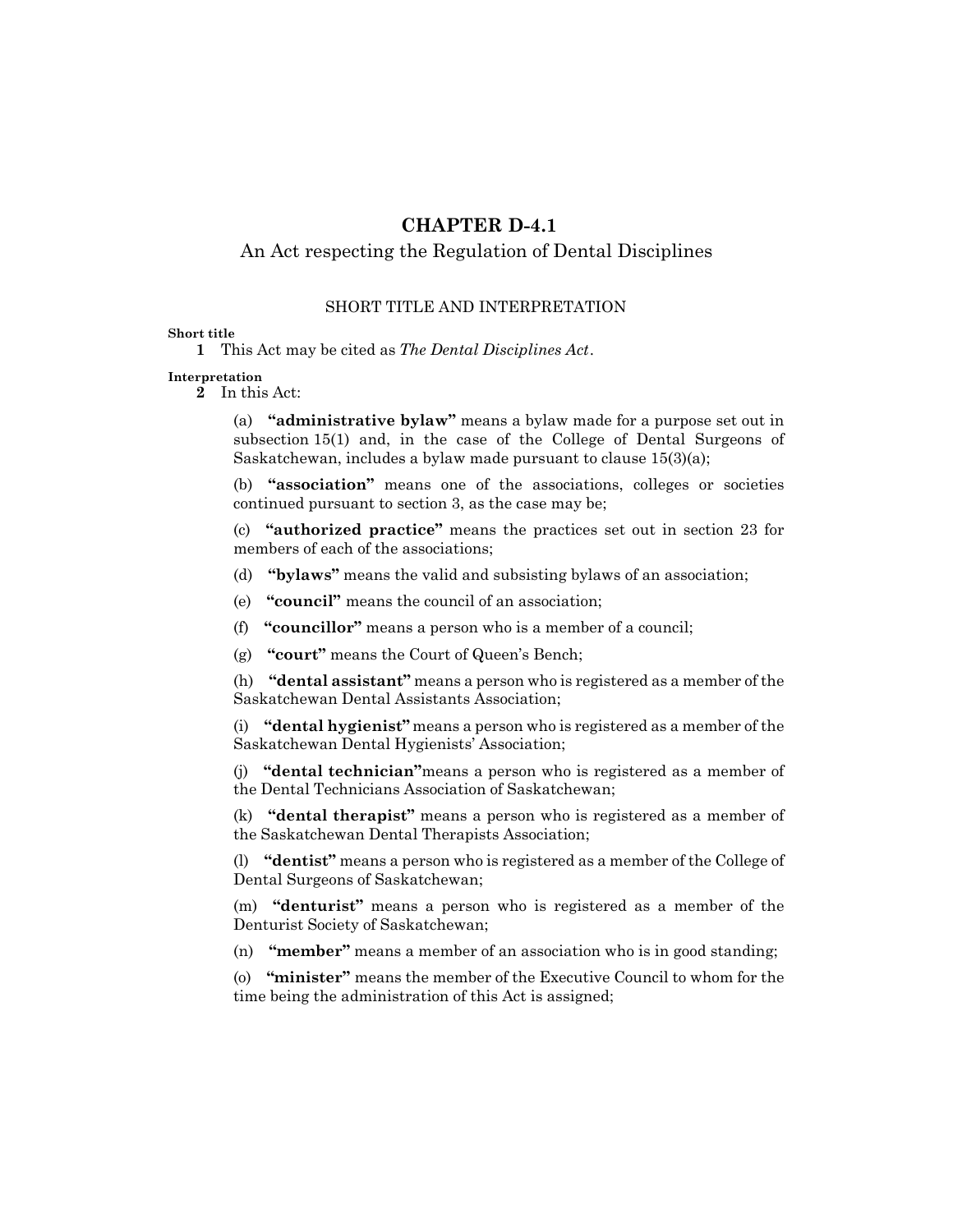(p) **"practising member"** means a member to whom a current licence to practise has been issued pursuant to section 20;

(q) **"record"** includes any information that is recorded or stored in any medium or by means of any device, including a computer or electronic media;

(r) **"register"** means the register kept by an association pursuant to section 19;

(s) **"registrar"** means the person appointed by an association pursuant to section 12;

(t) **"regulatory bylaw"** means a bylaw made for a purpose set out in subsection 15(2) and, in the case of the College of Dental Surgeons of Saskatchewan, includes a bylaw made pursuant to clause 15(3)(b).

1997, c.D-4.1, s.2.

# ASSOCIATIONS

#### **Associations continued**

**3**(1) The College of Dental Surgeons of Saskatchewan, continued pursuant to *The Dental Profession Act, 1978*, is continued as a corporation.

(2) The Dental Technicians Association of Saskatchewan, continued pursuant to *The Dental Technicians Act*, is continued as a corporation.

(3) The Denturist Society of Saskatchewan, continued pursuant to *The Denturists Act*, is continued as a corporation.

(4) The Saskatchewan Dental Assistants Association, a corporation continued pursuant to *The Non-profit Corporations Act, 1995*, is continued as a corporation.

(5) The Saskatchewan Dental Hygienists' Association, a corporation continued pursuant to *The Non-profit Corporations Act, 1995*, is continued as a corporation.

(6) The Saskatchewan Dental Therapists Association, established pursuant to *The Dental Therapists Act*, is continued as a corporation.

1997, c.D-4.1, s.3.

#### **Associations autonomous**

**4**(1) Each association mentioned in section 3 is an autonomous entity.

(2) The provisions of this Act are to be interpreted recognizing the autonomous nature of each association.

(3) The provisions of this Act are not to be interpreted in a manner that will allow any association to have precedence over another association or to in any way affect the functioning of other associations.

1997, c.D-4.1, s.4.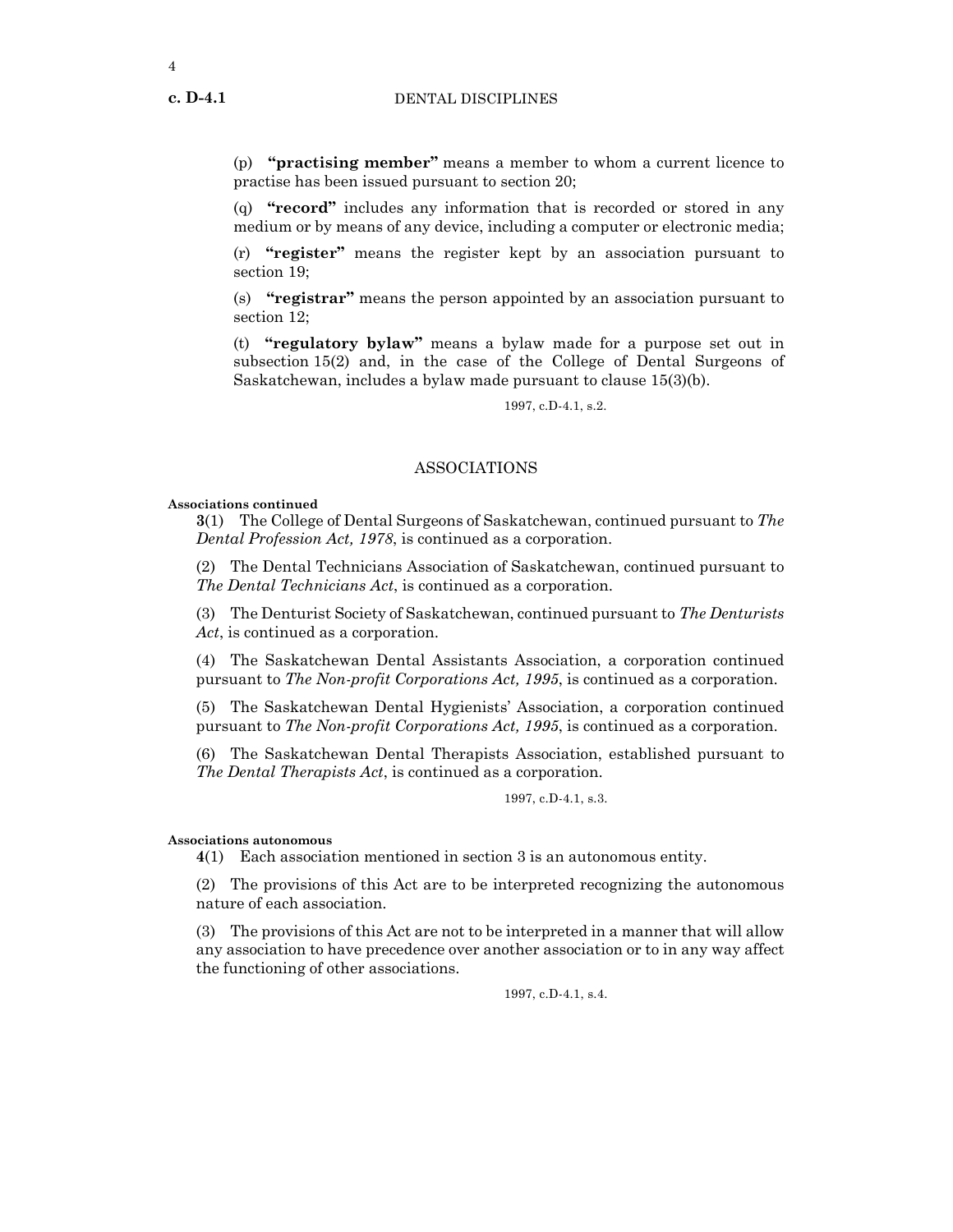**Membership**

**5**(1) The membership of the College of Dental Surgeons of Saskatchewan consists of:

(a) those persons who are members of the College of Dental Surgeons of Saskatchewan on the day before this subsection comes into force; and

(b) those persons who are admitted as members of the College of Dental Surgeons of Saskatchewan pursuant to this Act and the bylaws.

(2) The membership of the Dental Technicians Association of Saskatchewan consists of:

(a) those persons who are members of the Dental Technicians Association of Saskatchewan on the day before this subsection comes into force; and

(b) those persons who are admitted as members of the Dental Technicians Association of Saskatchewan pursuant to this Act and the bylaws.

(3) The membership of the Denturist Society of Saskatchewan consists of:

(a) those persons who are members of the Denturist Society of Saskatchewan on the day before this subsection comes into force; and

(b) those persons who are admitted as members of the Denturist Society of Saskatchewan pursuant to this Act and the bylaws.

(4) The membership of the Saskatchewan Dental Assistants Association consists of:

(a) those persons who are members of the Saskatchewan Dental Assistants Association on the day before this subsection comes into force; and

(b) those persons who are admitted as members of the Saskatchewan Dental Assistants Association pursuant to this Act and the bylaws.

(5) The membership of the Saskatchewan Dental Hygienists' Association consists of:

(a) those persons who are members of the Saskatchewan Dental Hygienists' Association on the day before this subsection comes into force; and

(b) those persons who are admitted as members of the Saskatchewan Dental Hygienists' Association pursuant to this Act and the bylaws.

(6) The membership of the Saskatchewan Dental Therapists Association consists of:

(a) those persons who are members of the Saskatchewan Dental Therapists Association on the day before this subsection comes into force; and

(b) those persons who are admitted as members of the Saskatchewan Dental Therapists Association pursuant to this Act and the bylaws.

1997, c.D-4.1, s.5.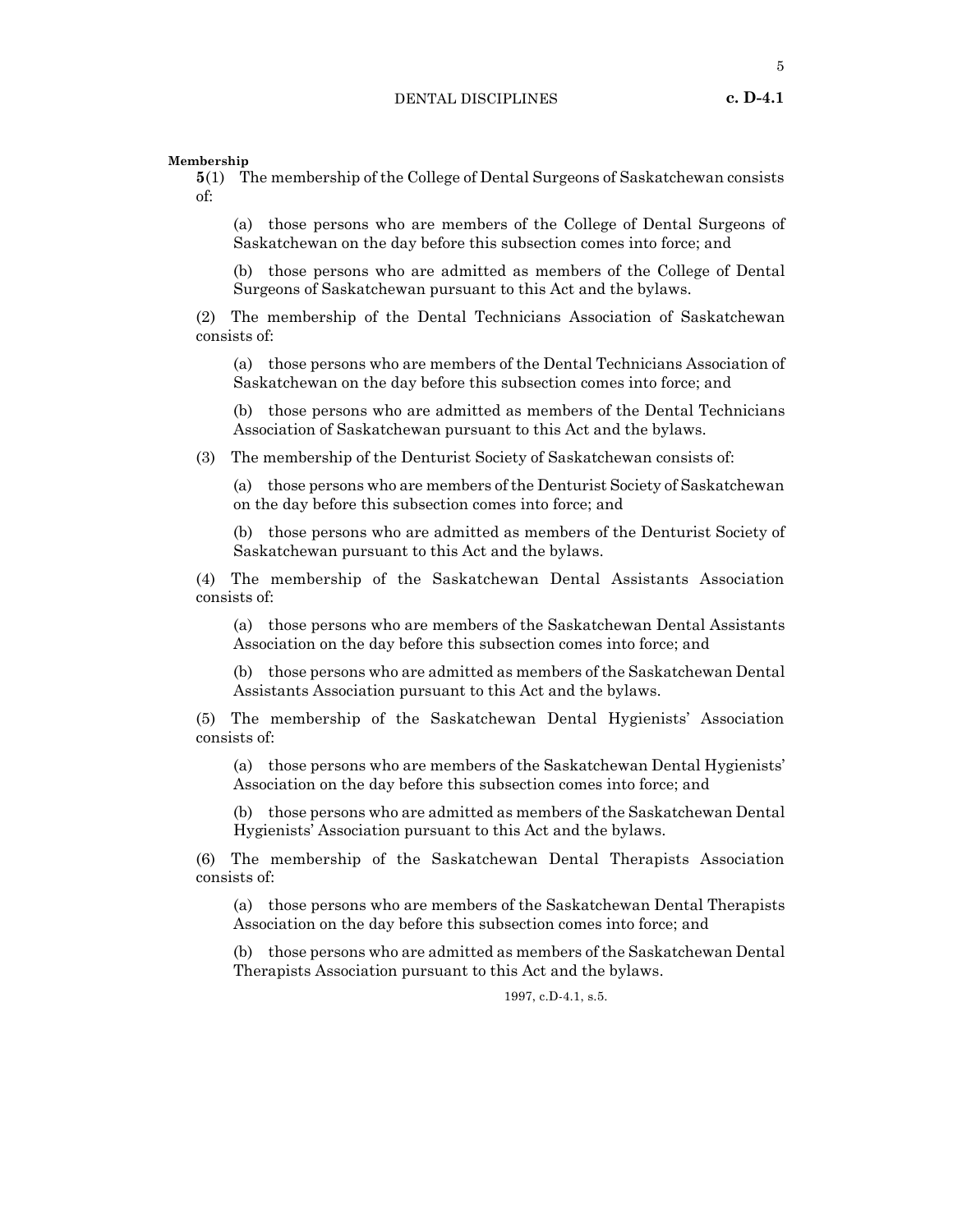6

# **Property**

**6**(1) An association may acquire, hold, mortgage, lease, sell or dispose of any property.

(2) All fees, fines and penalties receivable or recoverable pursuant to this Act are the property of the association that assessed the fee, fine or penalty or, in the case of penalties pursuant to section 44, the association that prosecuted the offence.

(3) An association may:

(a) invest its funds in investments in which trustees are authorized to invest pursuant to *The Trustee Act, 2009*; and

(b) sell or otherwise dispose of those investments and reinvest the proceeds in similar investments.

1997, c.D-4.1, s.6; 2009, c.T-23.01, s.64.

#### **Meetings**

**7**(1) An annual meeting for each association is to be held at the time and place that is determined by its council in accordance with its bylaws.

(2) A special meeting of an association for the transaction of the business that is specified in the resolution or request is to be held:

(a) on resolution of the council; or

(b) on the request, in writing, of the number of members specified in the bylaws.

(3) The procedure at an annual or special meeting is to be determined by the bylaws.

(4) Notice of the time, place and purpose of an annual or special meeting is to be given to the members in the manner prescribed by the bylaws.

(5) Notwithstanding subsection (4), the council shall give notice of a special meeting within 60 days after the request or resolution for a special meeting.

1997, c.D-4.1, s.7.

# **COUNCIL**

# **Council**

**8**(1) The affairs and business of an association are to be managed and regulated by its council.

(2) Each council consists of:

(a) the number of councillors prescribed in the bylaws, which is to be not less than five, elected by the membership in accordance with this Act and the bylaws; and

(b) the persons appointed pursuant to section 9.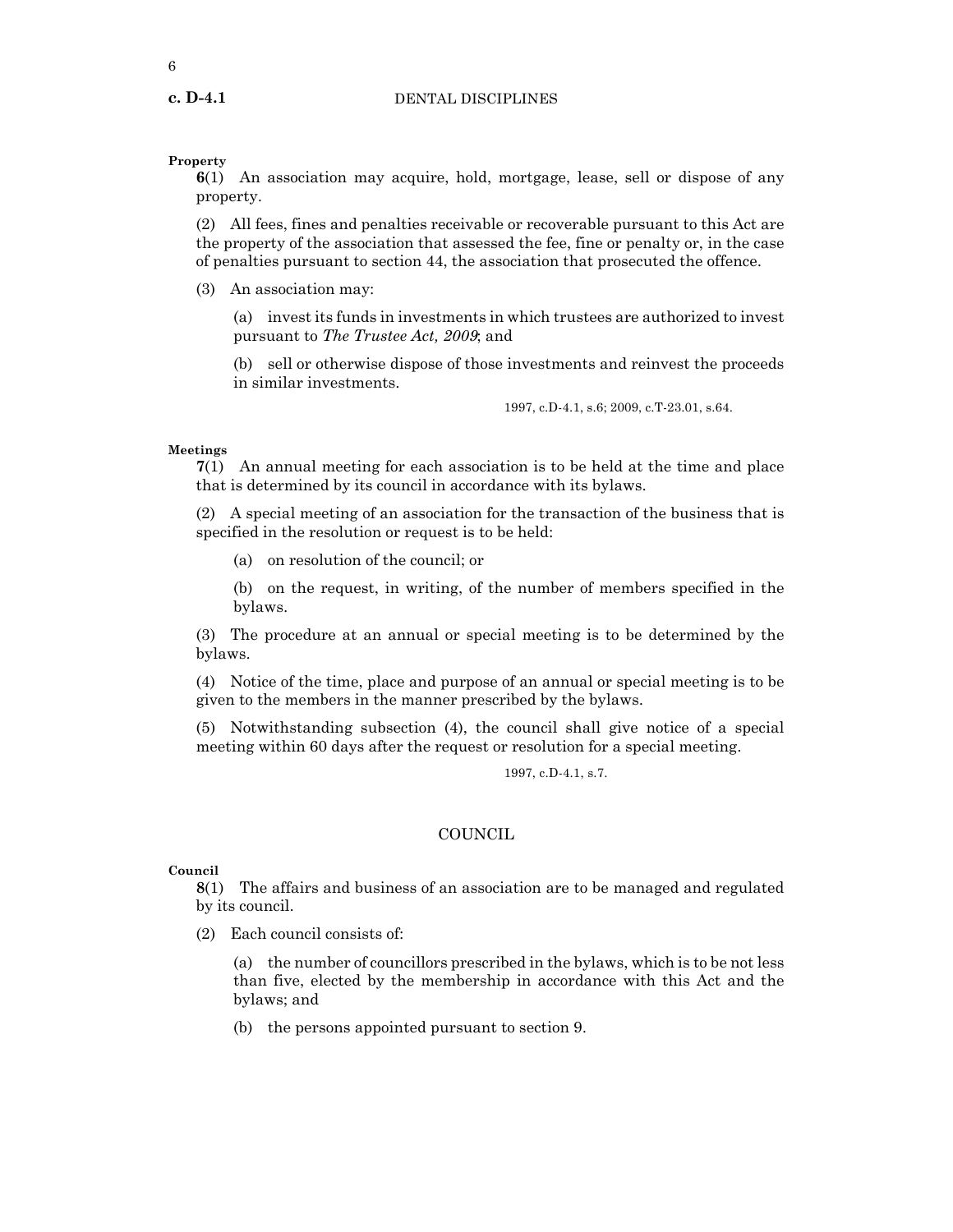(3) No member is eligible to be elected as a councillor unless that member resides in Saskatchewan.

(4) Elected councillors are entitled to remuneration and reimbursement for expenses in the amounts prescribed in the bylaws.

(5) Elected councillors hold office for the term prescribed in the bylaws.

1997, c.D-4.1, s.8.

# **Public appointees**

**9**(1) The Lieutenant Governor in Council may appoint three persons who reside in Saskatchewan as councillors for each association.

(2) Where the Lieutenant Governor in Council appoints a person as a councillor, the term of office of that person is not to exceed three years.

(3) Subject to subsection (4), a councillor appointed pursuant to this section holds office until that person's successor is appointed and is eligible for reappointment, but is not eligible to hold office for more than two consecutive terms.

(4) A councillor appointed pursuant to this section ceases to hold office if that person ceases to be a resident of Saskatchewan.

(5) A councillor appointed pursuant to this section may exercise rights and serve on committees of the association to the same extent as other councillors.

(6) In each association, at least one councillor appointed pursuant to this section shall serve on the discipline committee.

(7) The absence or inability to serve on the discipline committee by a councillor appointed pursuant to this section or the failure to appoint a councillor pursuant to this section does not impair the ability of a discipline committee to act.

(8) The minister shall remunerate and reimburse for expenses the councillors appointed pursuant to this section at the rate determined by the Lieutenant Governor in Council.

1997, c.D-4.1, s.9.

#### **Resignation**

**10**(1) An elected councillor may resign by giving written notice of his or her resignation to the council.

(2) A councillor appointed pursuant to section 9 may resign by giving written notice of his or her resignation to the minister and council.

(3) The resignation of a councillor is effective on the date stated in the written notice or, if no date is stated in the written notice:

(a) in the case of an elected councillor, on the date the written notice is received by the council; or

(b) in the case of a councillor appointed pursuant to section 9, on the date the written notice is received by the minister.

1997, c.D-4.1, s.10.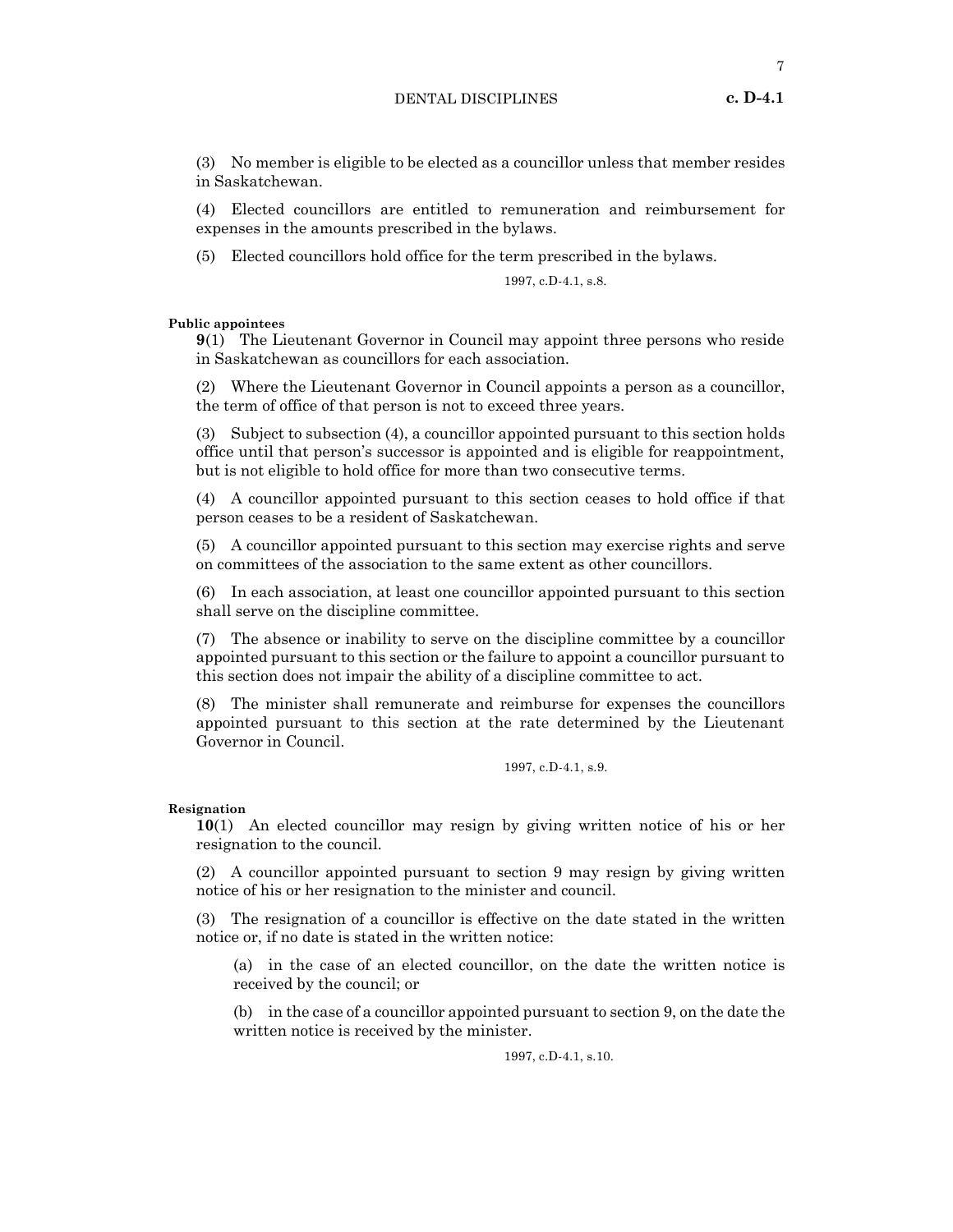8

# **Vacancy**

**11**(1) When a vacancy occurs in the elected membership of a council, the remaining councillors may appoint another member, who resides in Saskatchewan, to fill the vacancy until the earlier of:

(a) the expiry of the term of office of the person who ceased to be a councillor; and

(b) the date on which a member is elected to fill the vacancy in accordance with this Act and the bylaws.

(2) A vacancy in the membership of a council does not impair the power of the remaining councillors to act.

(3) A councillor appointed pursuant to this section is deemed to be an elected councillor.

1997, c.D-4.1, s.11.

# **Officers and employees**

**12**(1) The officers of an association are to be those that are:

- (a) designated in the bylaws; and
- (b) appointed or elected in accordance with the bylaws.

(2) The council of each association shall appoint a registrar.

(3) A council may engage any employees that it considers necessary to carry out the duties and functions of the association.

(4) Subject to this Act and the bylaws, a council shall determine the duties, responsibilities and remuneration of its officers and employees.

1997, c.D-4.1, s.12.

# **Committees**

**13**(1) A council may establish any committees that are provided for by its bylaws or that it considers necessary.

(2) Each council shall appoint persons to any committees that are provided for by this Act or by its bylaws or that it has established pursuant to subsection (1).

(3) A council, on any terms or conditions that it may determine, may delegate any of its powers or duties to a committee provided for by this Act, its bylaws or established pursuant to this section.

(4) A council shall not delegate the power to make bylaws.

(5) Subject to this Act and the bylaws, a committee may establish its own procedures.

1997, c.D-4.1, s.13.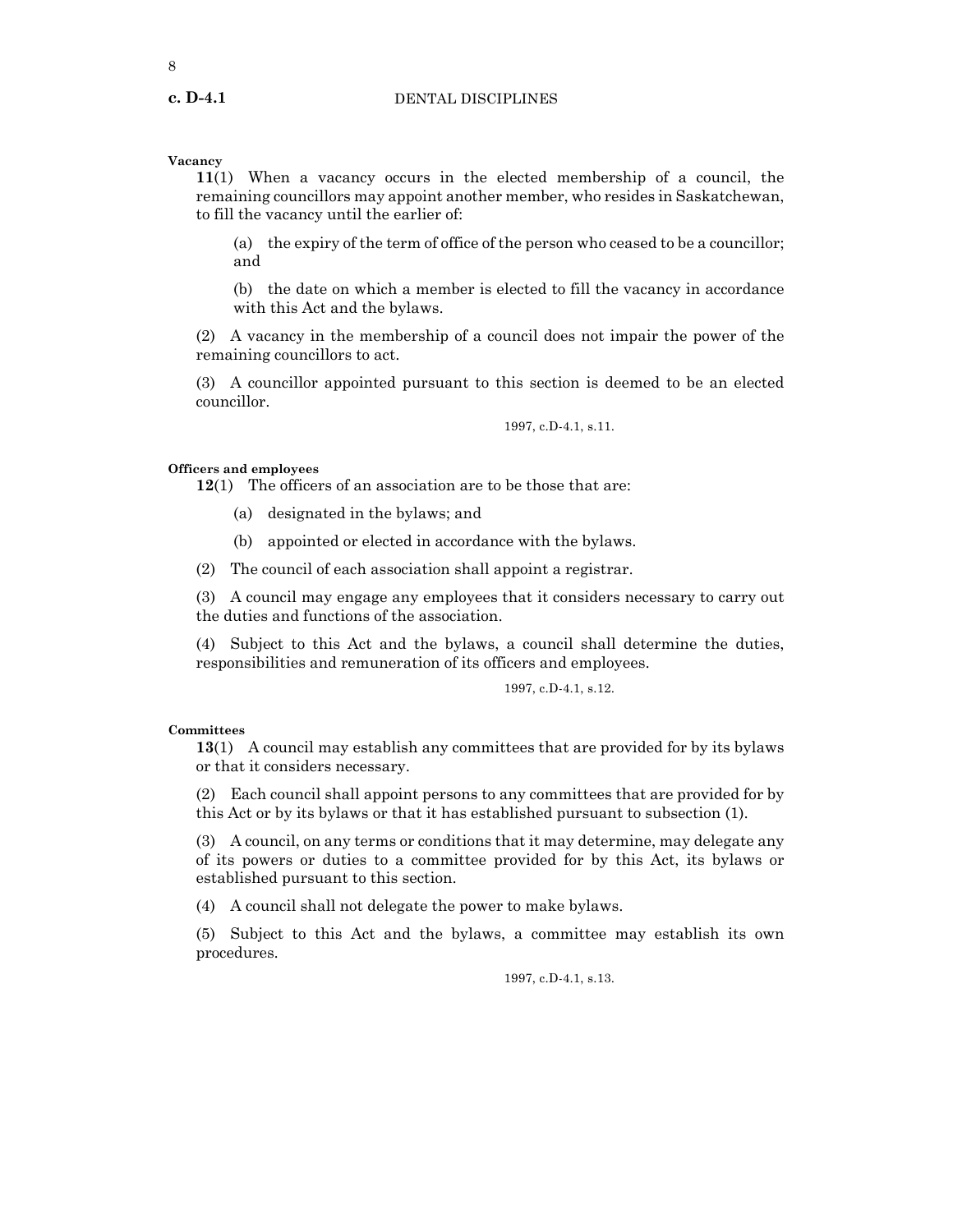# DENTAL DISCIPLINES **c. D-4.1**

# BYLAWS

#### **Procedures**

**14**(1) A council, with the approval of not less than three-quarters of its councillors, may make bylaws for any purpose set out in section 15.

(2) The registrar shall notify each member of each bylaw made pursuant to subsection (1) within 60 days after the bylaw is made.

- (3) Failure to comply with subsection (2) does not invalidate a bylaw.
- (4) No regulatory bylaw comes into force until it is:
	- (a) approved by the minister pursuant to section 16; and
	- (b) published in the Gazette.

(5) An administrative bylaw comes into force on the date specified in the bylaw, which may not be prior to the date it is made.

(6) If an administrative bylaw does not specify the date on which it is to become effective, the administrative bylaw becomes effective on the day it is passed by council.

1997, c.D-4.1, s.14.

# **Bylaws**

**15**(1) Subject to this Act, administrative bylaws may be made by each council for that association's members pursuant to section 14 for the following purposes:

- (a) prescribing the seal of the association;
- (b) providing for the execution of documents by the association;
- (c) respecting the banking and financial dealings of the association;

(d) fixing the fiscal year of the association and providing for the audit of the accounts and transactions of the association;

- (e) respecting the management of the property of the association;
- (f) prescribing the number and terms of office of elected councillors;

(g) prescribing the officers of the association and governing the procedure for the appointment or election of those officers;

(h) prescribing the duties of councillors, and officers and employees of the association;

(i) governing the procedures for the election of the council of the association;

(j) prescribing the organization, powers and procedures of the council and regulating the council in the performance of its duties;

(k) respecting the holding and procedures of meetings of the council and annual and special meetings of the association;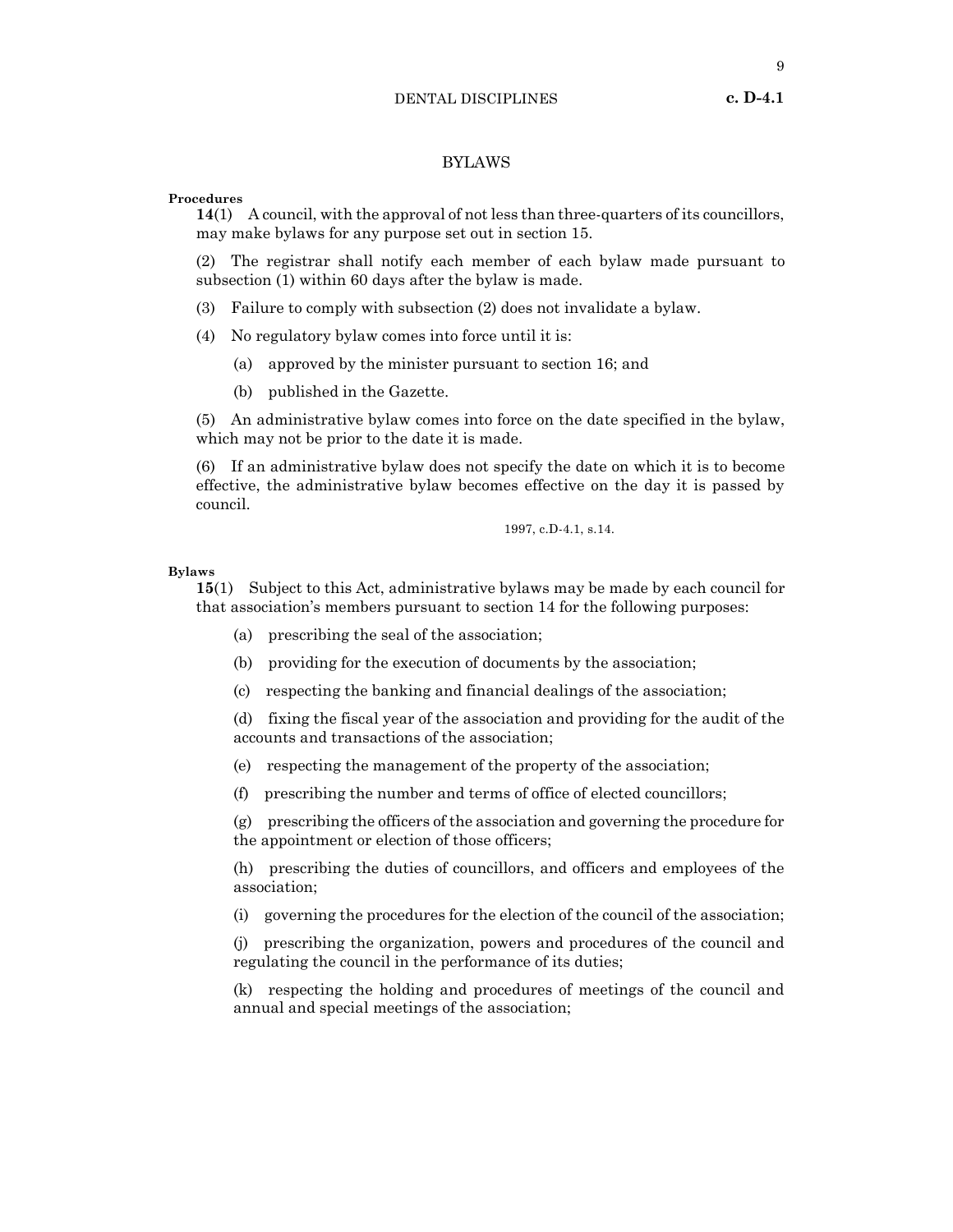(l) prescribing the amount of registration, licensing and other fees payable to the association, the times of payment and penalties for late payment;

(m) providing for the receipt, management and investment of contributions, donations or bequests;

(n) regulating joint participation by the association with any educational institution or any person, group, association, organization or body corporate having goals or objectives similar to those of the association;

(o) establishing any committees that the council considers necessary, determining the duties of committees, establishing procedures for the operation of committees and prescribing the manner of election or appointment of committee members;

(p) prescribing the remuneration and reimbursement for expenses for elected councillors and committee members;

(q) prescribing any other thing that is necessary for the effective administration of the association.

(2) Subject to this Act, regulatory bylaws may be made by each council for that association's members pursuant to section 14 for the following purposes:

- (a) prescribing the qualifications, standards and tests of competency for:
	- (i) the registration of persons or any category of persons as members;
	- (ii) the issuing of licences;
- (b) prescribing:

(i) the procedures governing registration of persons or any category of persons as members;

- (ii) the procedures governing the issuing of licences;
- (iii) the terms and conditions of licences;

(c) setting standards of professional conduct, competency and proficiency of its members;

(d) providing for a code of ethics for its members;

(e) setting standards regarding the manner and method of practice of its members, including the supervision or direction of staff;

(f) prescribing procedures for:

(i) the review, investigation and disposition of complaints by the professional conduct committee or the mediation of complaints alleging that a member is guilty of professional misconduct or professional incompetence;

(ii) hearings by the discipline committee of complaints alleging that a member is guilty of professional misconduct or professional incompetence;

(iii) reviews pursuant to subsection  $21(4)$ ;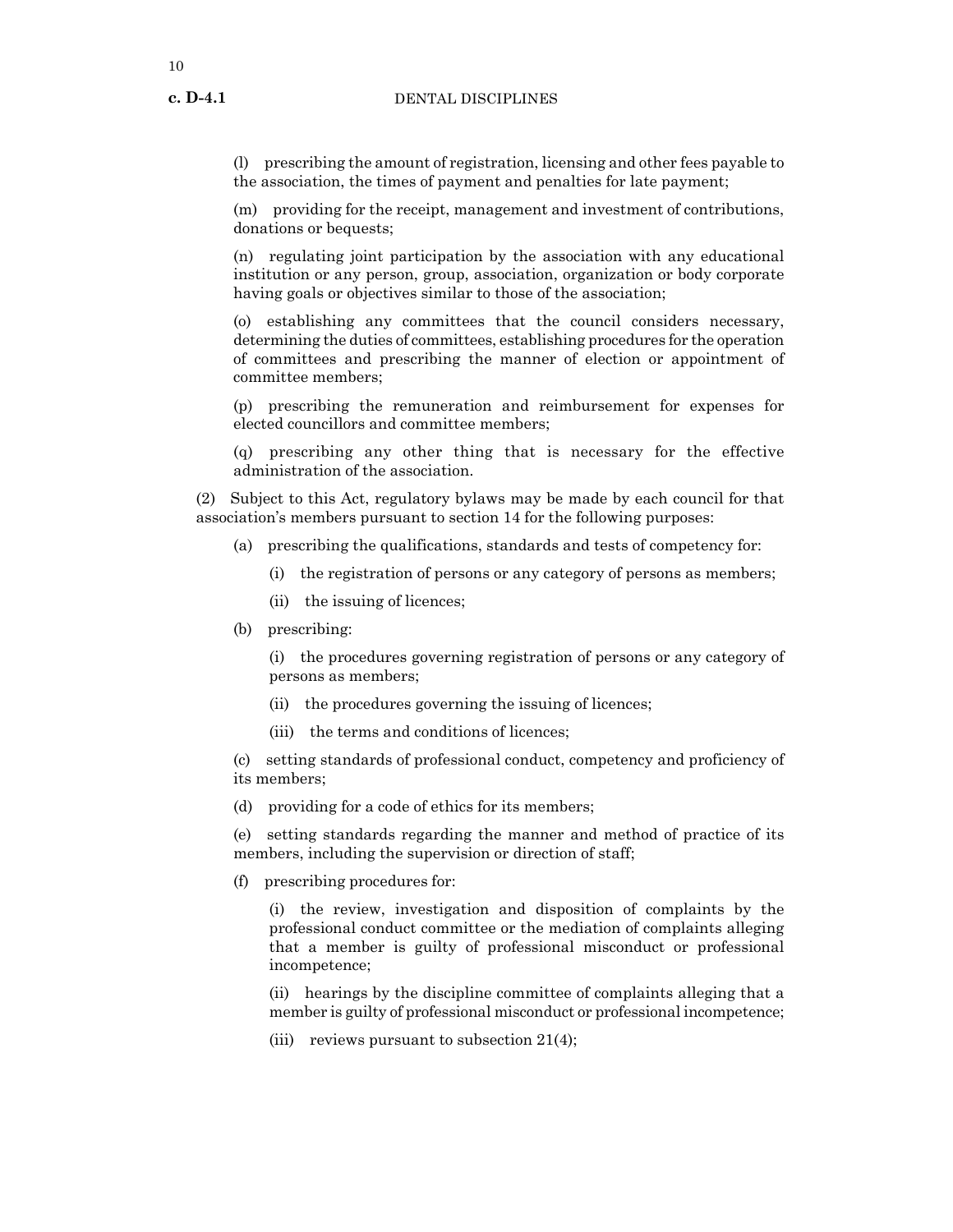# DENTAL DISCIPLINES **c. D-4.1**

(g) establishing categories of membership and licences and prescribing the rights and privileges of each category;

(h) prescribing the circumstances under which its members are required to attend re-entry education programs and courses and approving programs and courses for that purpose;

(i) governing the approval of education programs for the purposes of registration pursuant to this Act and prescribing terms and conditions for initial or continued approval of those programs;

(j) establishing programs for the assessment of the competency of its members;

(k) setting standards for continuing education and the participation of its members in continuing education;

(l) governing the reinstatement of a member who has been expelled;

(m) setting requirements for maintenance of membership;

(n) defining activities that constitute a conflict of interest and prohibiting the participation of members in those activities;

(o) regulating advertising by its members;

(p) prescribing the number of its members required to request a special meeting of the association;

(q) prescribing the minimum amount of liability protection that its members are required to obtain or providing for a scheme of insurance to indemnify its members for professional liability and respecting the payment or remittance of premiums in connection with it;

(r) prescribing the form, content and maintenance of the register and the information to be provided by its members for the purposes of the register;

(s) respecting the reporting and publication of decisions and reports of the council and committees;

(t) respecting the types of notices that may be served electronically and the manner of service of those notices;

(u) respecting the delegation of an authorized practice and any restrictions or conditions on any delegation;

(v) prescribing any requirements or orders that must be met prior to performance of an authorized practice by each one of its members;

(w) prescribing any other matters considered necessary for the better carrying out of this Act.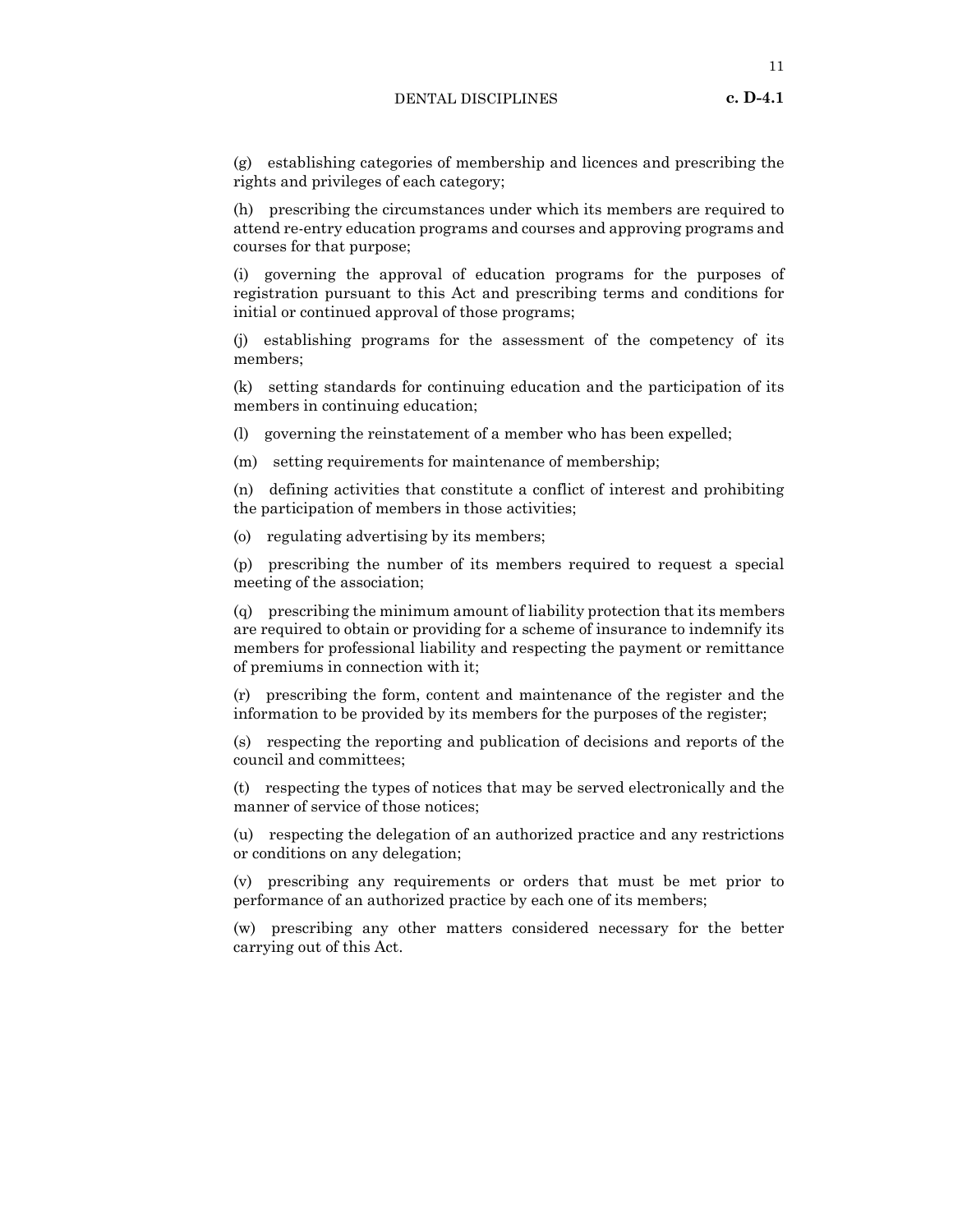(3) Subject to this Act, the council of the College of Dental Surgeons of Saskatchewan may make:

(a) administrative bylaws permitting the College of Dental Surgeons of Saskatchewan to establish dental services plans to be operated by the College of Dental Surgeons of Saskatchewan directly or through a non-profit corporation controlled by it for the purposes of providing dental services in conjunction with:

- (i) the Government of Canada or any of its agencies;
- (ii) any provincial government or any of its agencies;
- (iii) any municipal government;
- (iv) any board of education, conseil scolaire or the conseil général; or
- (v) any other corporation; and
- (b) regulatory bylaws:
	- (i) defining specialist categories of dentistry;

(ii) prescribing the qualifications, standards and tests of competency required for each specialty.

(4) *The Saskatchewan Insurance Act* does not apply to the operator of a dental service plan established pursuant to subsection (3).

1997, c.D-4.1, s.15.

# **Filing of bylaws**

**16**(1) Each association shall file with the minister two copies, certified by its registrar to be true copies, of:

(a) all regulatory bylaws; and

(b) any amendment to a regulatory bylaw together with two certified copies of the regulatory bylaw to which the amendment relates.

(2) Where the minister does not advise an association in writing within 90 days after receiving copies of the regulatory bylaw or amendment that the minister approves the regulatory bylaw or amendment, the regulatory bylaw or amendment is deemed not to be approved.

(3) Where the minister approves a regulatory bylaw or an amendment to a regulatory bylaw, the minister shall file with the Director of Corporations two copies, certified by the registrar to be true copies, of the regulatory bylaw or amendment.

(4) Where an amendment to a regulatory bylaw is filed pursuant to subsection (3), the minister shall file two copies, certified by the registrar to be true copies, of the regulatory bylaw with the amendment.

(5) Within 30 days after administrative bylaws or amendments to administrative bylaws are made, the council shall file with the Director of Corporations two copies, certified by the registrar to be true copies, of all administrative bylaws and all amendments made to those bylaws.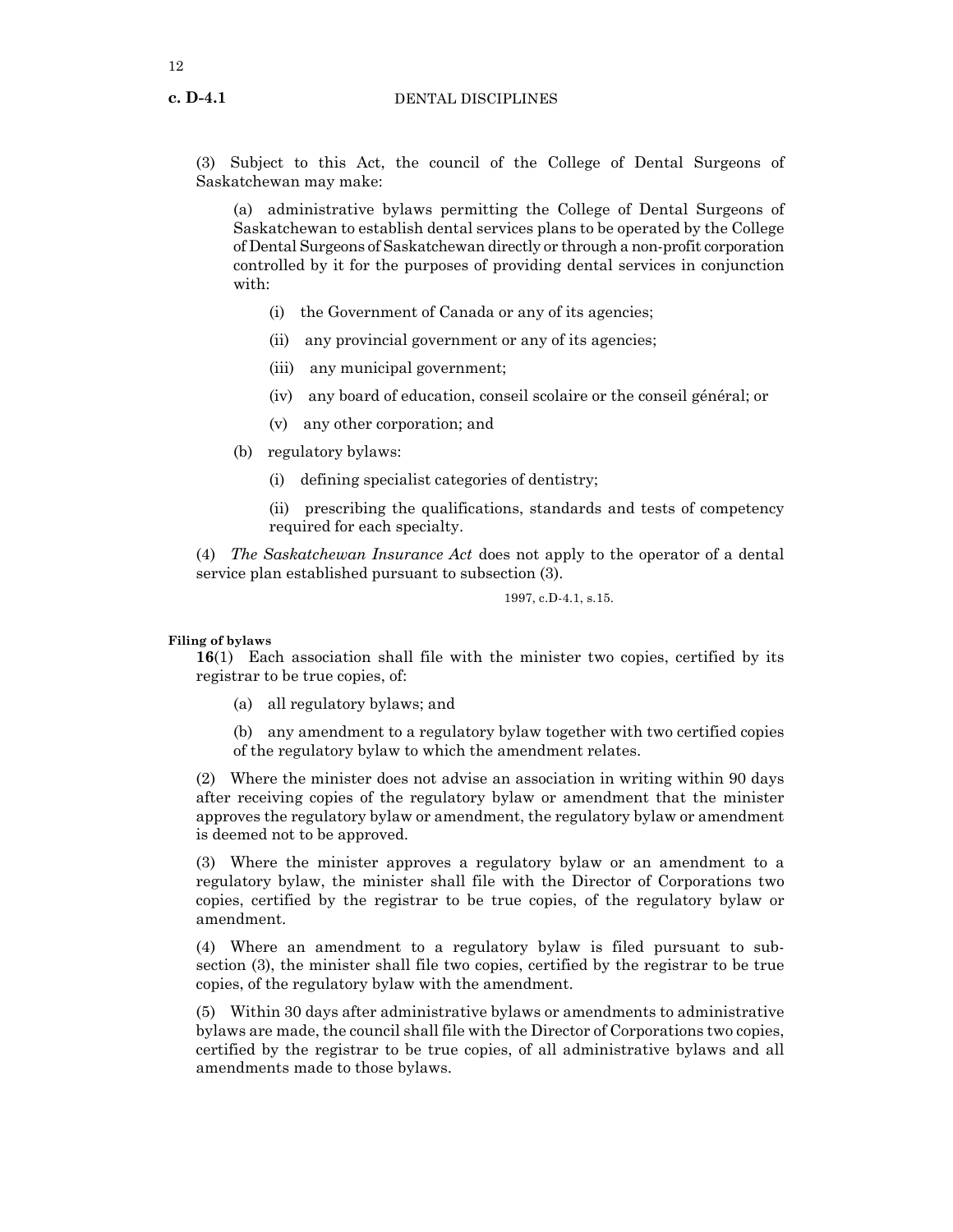(6) Where an amendment to an administrative bylaw is filed pursuant to subsection (5), the council shall also file two copies, certified by the registrar to be true copies, of the administrative bylaw with the amendment.

(7) An administrative bylaw or an amendment to an administrative bylaw that is not filed within the time required by subsection (5) is deemed to be revoked on the expiration of the 30 days mentioned in subsection (5).

1997, c.D-4.1, s.16; 2010, c.B-12, s.27.

**Ministerial bylaws**

**17**(1) The minister may request a council to amend or revoke a regulatory bylaw or to make a new regulatory bylaw if the minister is satisfied that it is necessary or advisable to do so.

(2) Where the minister makes a request pursuant to subsection (1), the council shall be provided with the reasons for the amendment and, if appropriate, a draft of the amendment.

(3) If the council does not comply with a request pursuant to subsection (1) within 90 days after the date of the request, the minister may amend or revoke the existing regulatory bylaw or make the new regulatory bylaw in accordance with that request.

(4) A regulatory bylaw made pursuant to this section or an amendment or a revocation of a regulatory bylaw pursuant to this section comes into force when it is published in the Gazette.

(5) Where the minister makes, amends or revokes a regulatory bylaw, the minister shall file with the Director of Corporations two copies of the regulatory bylaw, amendment or revocation.

(6) Where an amendment to or revocation of a regulatory bylaw is filed pursuant to subsection (5), the minister shall file two copies of the regulatory bylaw with the amendment or revocation.

1997, c.D-4.1, s.17; 2010, c.B-12, s.27.

# MEMBERSHIP AND REGISTRATION

#### **Membership**

**18**(1) Each council, in accordance with this Act and its bylaws, may register persons as members of its association.

(2) Each council, in accordance with this Act and its bylaws, may issue licences to members of its association.

1997, c.D-4.1, s.18.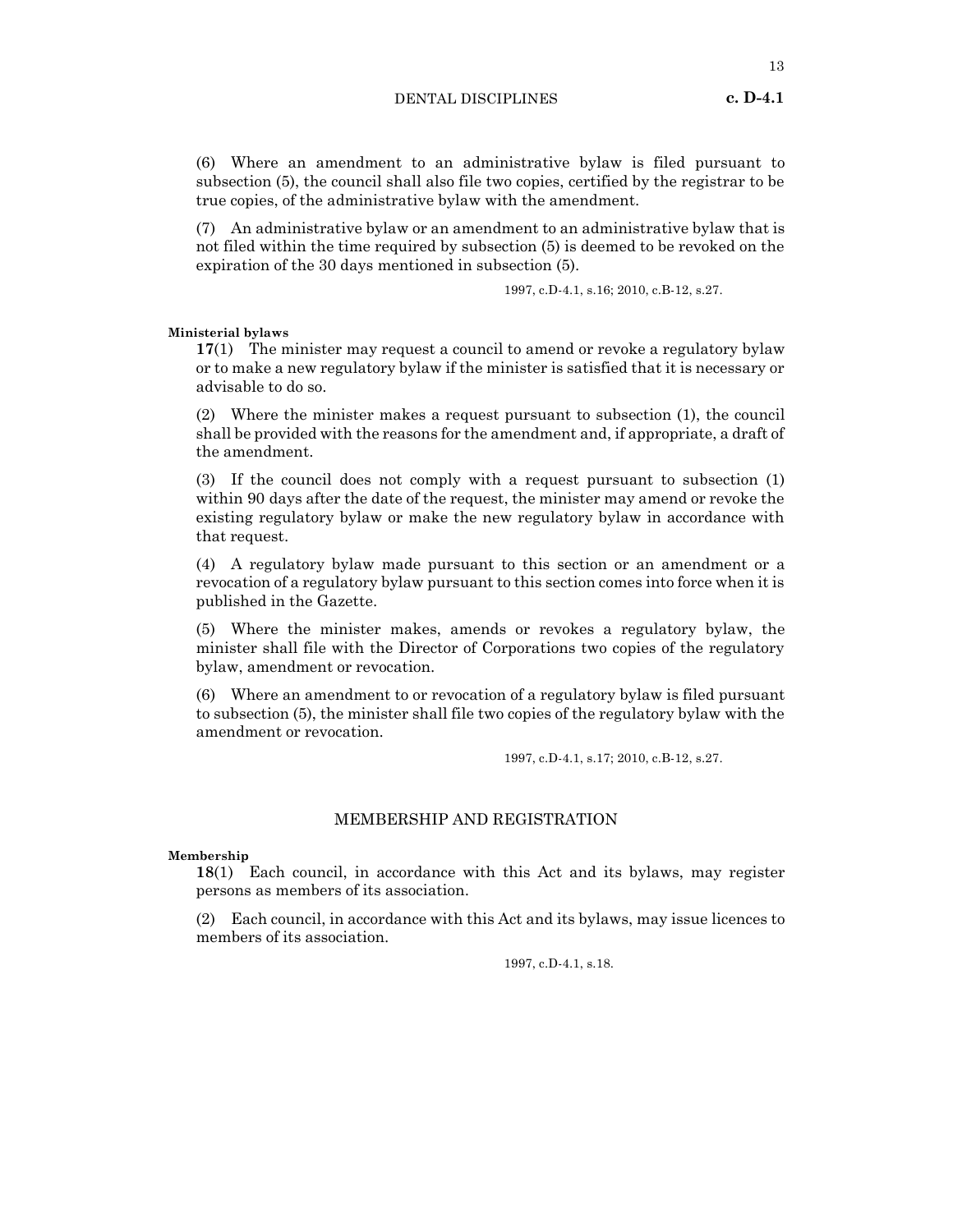# **Register**

**19**(1) In accordance with its bylaws, the council of each association shall keep a register in which the name and address of its members are to be recorded.

(2) The register is to be:

(a) kept at the head office of the association; and

(b) open for inspection by all persons, without fee, during normal office hours of the association.

(3) A certificate purporting to be signed by the registrar stating that a named person was or was not, on a specified day or during a specified period, a member or a suspended member according to the register or an extract from the register that is certified by the registrar is admissible in evidence as proof, in the absence of evidence to the contrary, of its contents without proof of the registrar's appointment or signature.

1997, c.D-4.1, s.19.

# **Registration**

**20**(1) A council may register as a member, and issue a licence to, a person who produces evidence establishing to the satisfaction of the council that the person:

- (a) has paid the prescribed fees;
- (b) has complied with the bylaws with respect to registration as a member;
- (c) has successfully completed:

(i) in the case of a person applying for registration as a dentist, an educational program in dentistry recognized by the council of the College of Dental Surgeons of Saskatchewan;

(ii) in the case of a person applying for registration as a dental technician, an educational program in dental technology recognized by the council of the Saskatchewan Dental Technicians Association;

(iii) in the case of a person applying for registration as a denturist, an educational program in denturism recognized by the council of the Denturist Society of Saskatchewan;

(iv) in the case of a person applying for registration as a dental assistant, an educational program in dental assisting recognized by the council of the Saskatchewan Dental Assistants Association;

(v) in the case of a person applying for registration as a dental hygienist, an educational program in dental hygiene recognized by the council of the Saskatchewan Dental Hygienists' Association; or

(vi) in the case of a person applying for registration as a dental therapist, an educational program in dental therapy recognized by the council of the Saskatchewan Dental Therapists Association; and

(d) has successfully completed any examination requirements prescribed in the bylaws.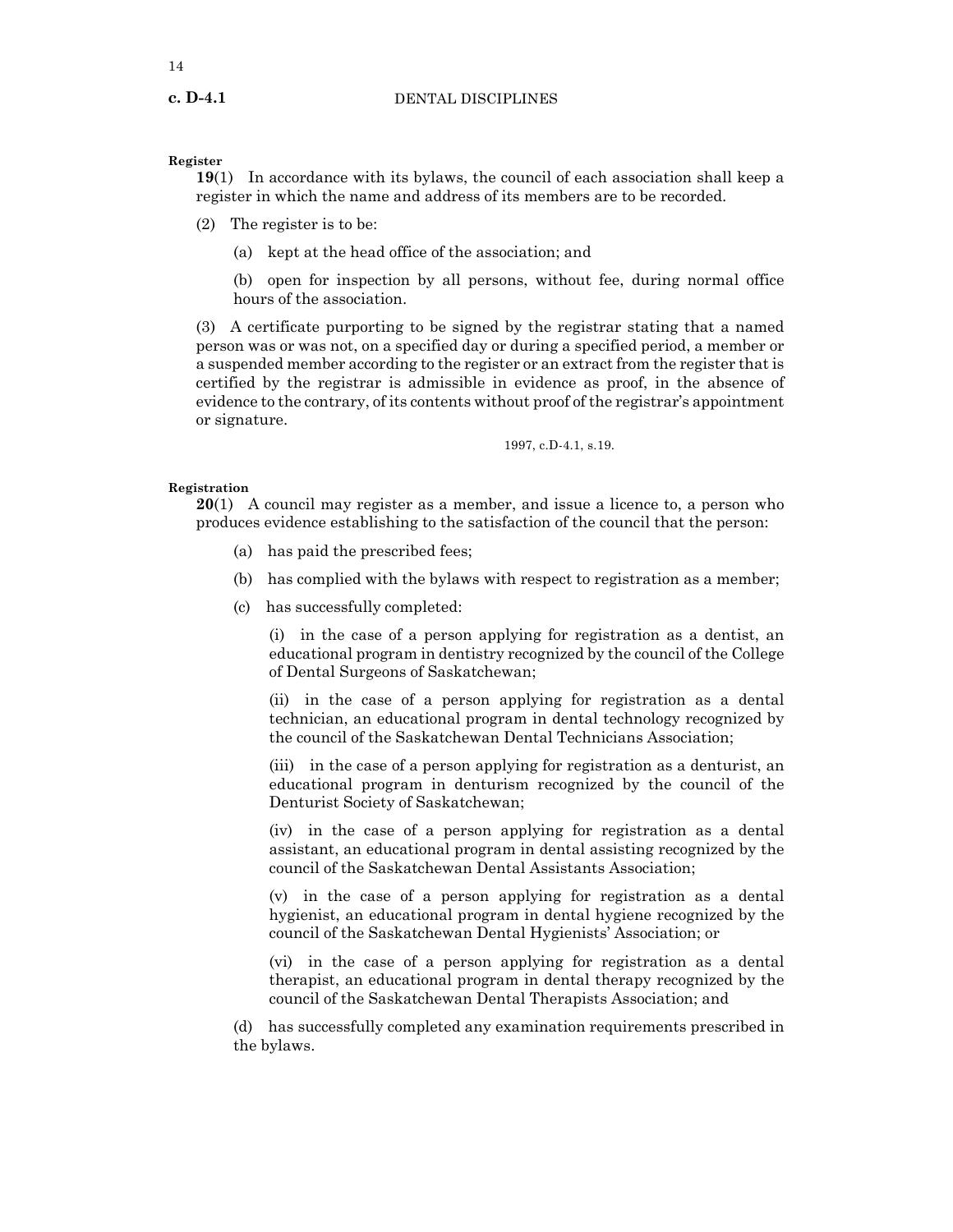#### DENTAL DISCIPLINES **c. D-4.1**

(1.1) Notwithstanding subsection (1), a council may register as a member, and issue a licence to, a person who produces evidence establishing to the satisfaction of the council that the person:

(a) has paid the prescribed fees;

(b) has complied with the bylaws with respect to registration as a member; and

(c) is registered as:

(i) in the case of a person applying for registration as a dentist, the equivalent of a dentist in good standing pursuant to the legislation of another jurisdiction in Canada;

(ii) in the case of a person applying for registration as a dental technician, the equivalent of a dental technician in good standing pursuant to the legislation of another jurisdiction in Canada;

(iii) in the case of a person applying for registration as a denturist, the equivalent of a denturist in good standing pursuant to the legislation of another jurisdiction in Canada;

(iv) in the case of a person applying for registration as a dental assistant, the equivalent of a dental assistant in good standing pursuant to the legislation of another jurisdiction in Canada;

(v) in the case of a person applying for registration as a dental hygienist, the equivalent of a dental hygienist in good standing pursuant to the legislation of another jurisdiction in Canada;

(vi) in the case of a person applying for registration as a dental therapist, the equivalent of a dental therapist in good standing pursuant to the legislation of another jurisdiction in Canada.

(2) Notwithstanding that a person does not comply with the requirements of subsection (1), a council may register the person as a member of its association, and issue a restricted licence to practise to a person who produces evidence establishing to the satisfaction of the council that he or she:

- (a) is eligible, according to its bylaws, to be a member;
- (b) has paid the prescribed fees;

(c) has complied with its bylaws with respect to registration as one of its members; and

(d) agrees to practise in accordance with the conditions or restrictions specified on the restricted licence.

(3) A person issued a restricted licence shall comply with the bylaws governing members who practise with restricted licences.

1997, c.D-4.1, s.20; 2010, c.19, s.8.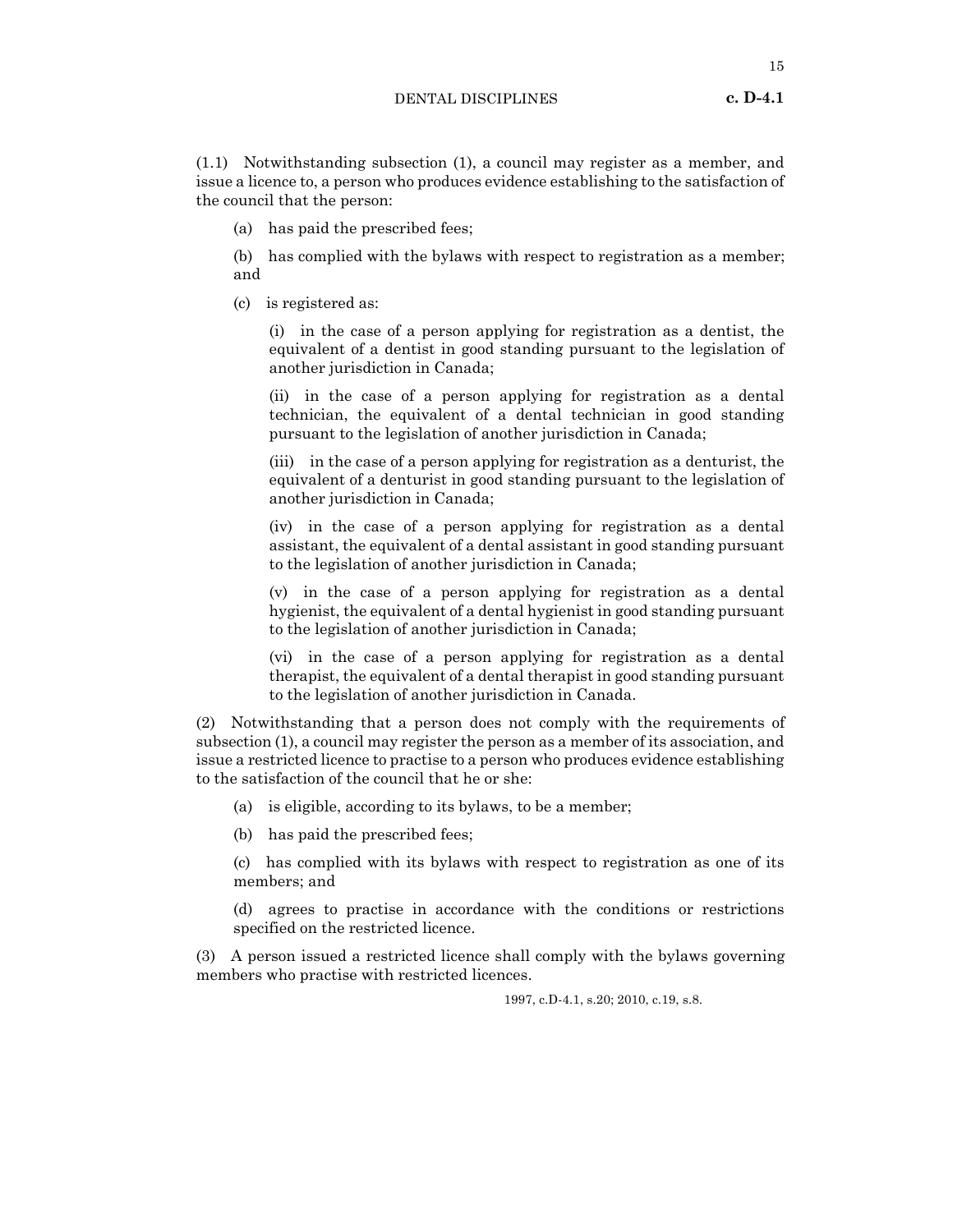# **Delegation and appeal**

**21**(1) A council may delegate to its registrar the power to:

- (a) register persons as members of its association;
- (b) issue licences to its members; or
- (c) do both of the things mentioned in clauses (a) and (b).

(2) Where a power is delegated pursuant to this section, the exercise of that power by the registrar is deemed to be an exercise of the power by the council.

(3) A council may impose any terms and conditions that it considers appropriate on a delegation of its powers.

(4) A person who is aggrieved by a decision of the registrar made pursuant to a delegated power may apply to the council to review that decision.

(5) On a review pursuant to subsection (4), the council shall hear the review and may:

(a) direct the registrar to exercise the power in a manner that the council considers appropriate; or

(b) confirm the registrar's decision.

(6) On a review pursuant to subsection (4), the person aggrieved by the decision of the registrar has the right to appear in person before the council in support of the application.

(7) A council shall cause the applicant to be informed in writing of its decision regarding the review.

1997, c.D-4.1, s.21.

# PROHIBITIONS

#### **Protection of titles**

**22**(1) No person other than a dentist shall use the title "dentist" or "dental surgeon" or any word, title or designation, abbreviated or otherwise, to imply that the person is a member of the College of Dental Surgeons of Saskatchewan.

(2) No person other than a dental technician shall use the title "dental technician" or "dental technologist" or any word, title or designation, abbreviated or otherwise, to imply that the person is a member of the Saskatchewan Dental Technicians Association.

(3) No person other than a denturist shall use the title "denturist" or any word, title or designation, abbreviated or otherwise, to imply that the person is a member of the Denturist Society of Saskatchewan.

(4) No person other than a dental assistant shall use the title "dental assistant" or any word, title or designation, abbreviated or otherwise, to imply that the person is a member of the Saskatchewan Dental Assistants Association.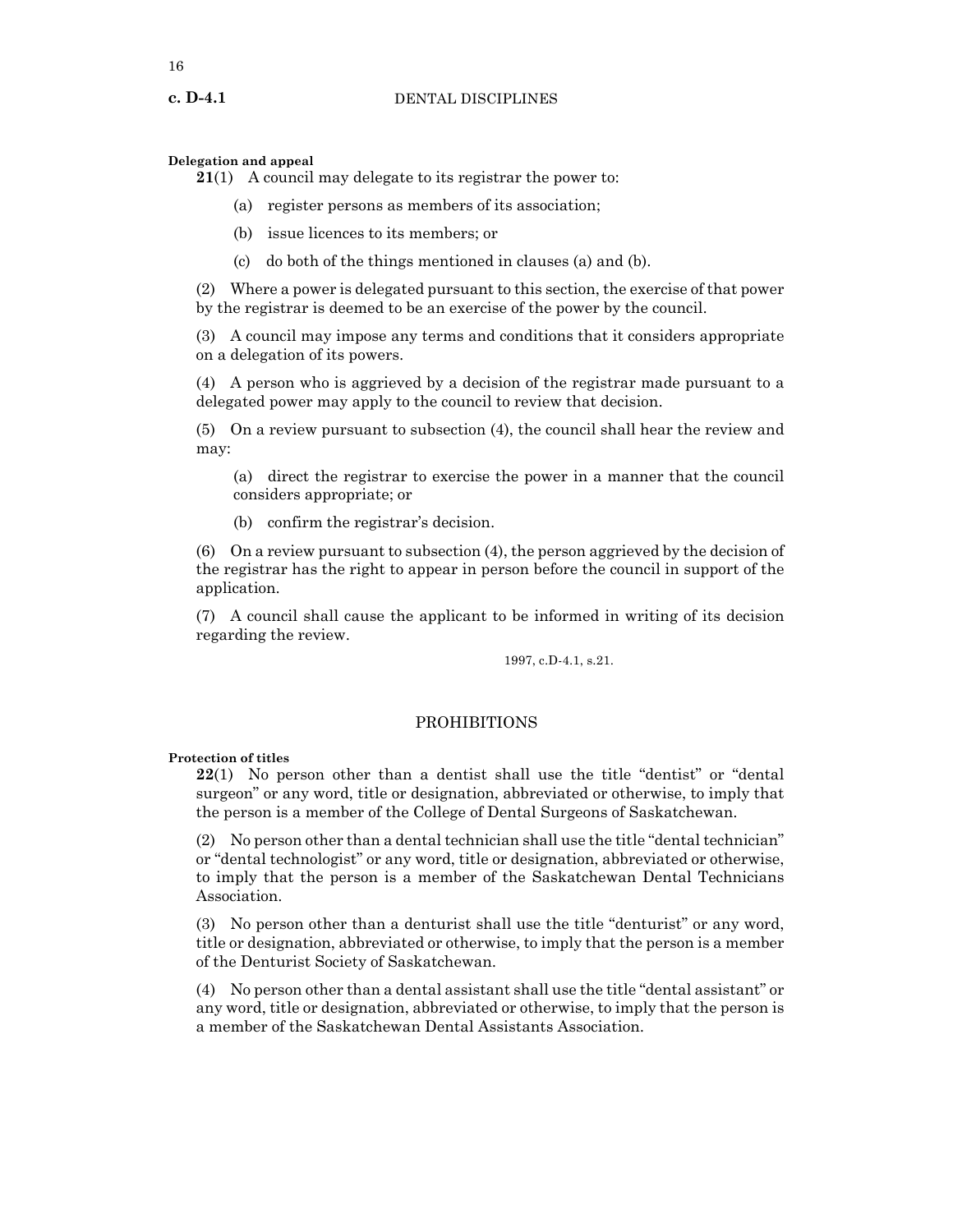(5) No person other than a dental hygienist shall use the title "dental hygienist" or any word, title or designation, abbreviated or otherwise, to imply that the person is a member of the Saskatchewan Dental Hygienists' Association.

(6) No person other than a dental therapist shall use the title "dental therapist" or "dental nurse" or any word, title or designation, abbreviated or otherwise, to imply that the person is a member of the Saskatchewan Dental Therapists Association.

1997, c.D-4.1, s.22.

**Authorized practices**

**23**(1) A dentist is authorized, subject to the terms, conditions and limitations of that person's licence:

(a) to communicate a conclusion, identifying a disease, disorder or dysfunction of the oral-facial complex as the cause of a person's symptoms;

(b) to perform a procedure on tissues of the oral-facial complex below the dermis, below the surface of a mucous membrane or in or below the surfaces of the teeth, including the scaling of teeth;

(c) to harvest tissue for the purpose of surgery on the oral-facial complex;

(d) to correct a fracture of a bone of the oral-facial complex or correct a dislocation of a joint of the oral-facial complex;

(e) to administer a substance by injection or inhalation in the provision of dental treatment;

(f) to prescribe or dispense drugs in the provision of dental treatment;

(g) to fit or dispense a dental prosthesis, or an orthodontic appliance or a device used inside the mouth to protect teeth from abnormal functioning; and

(h) to expose, process and mount dental radiographs in accordance with Part V of *The Saskatchewan Employment Act*.

(2) A dental technician is authorized, subject to the terms, conditions and limitations of that person's licence:

(a) to make, produce, reproduce, construct, furnish, supply, alter and repair a denture, bridge or prosthetic appliance, or thing to be used in, on, in connection with, or in the treatment of a human tooth, jaw or associated structure or tissue for a person in accordance with a prescription of a dentist to perform any of these services for the person, if the practices can be performed without intraoral procedures or the taking of impressions;

(b) to make structural repairs to a removable dental prosthesis or replace teeth in a dental prosthesis, if these practices can be performed without intraoral procedures or the taking of impressions; and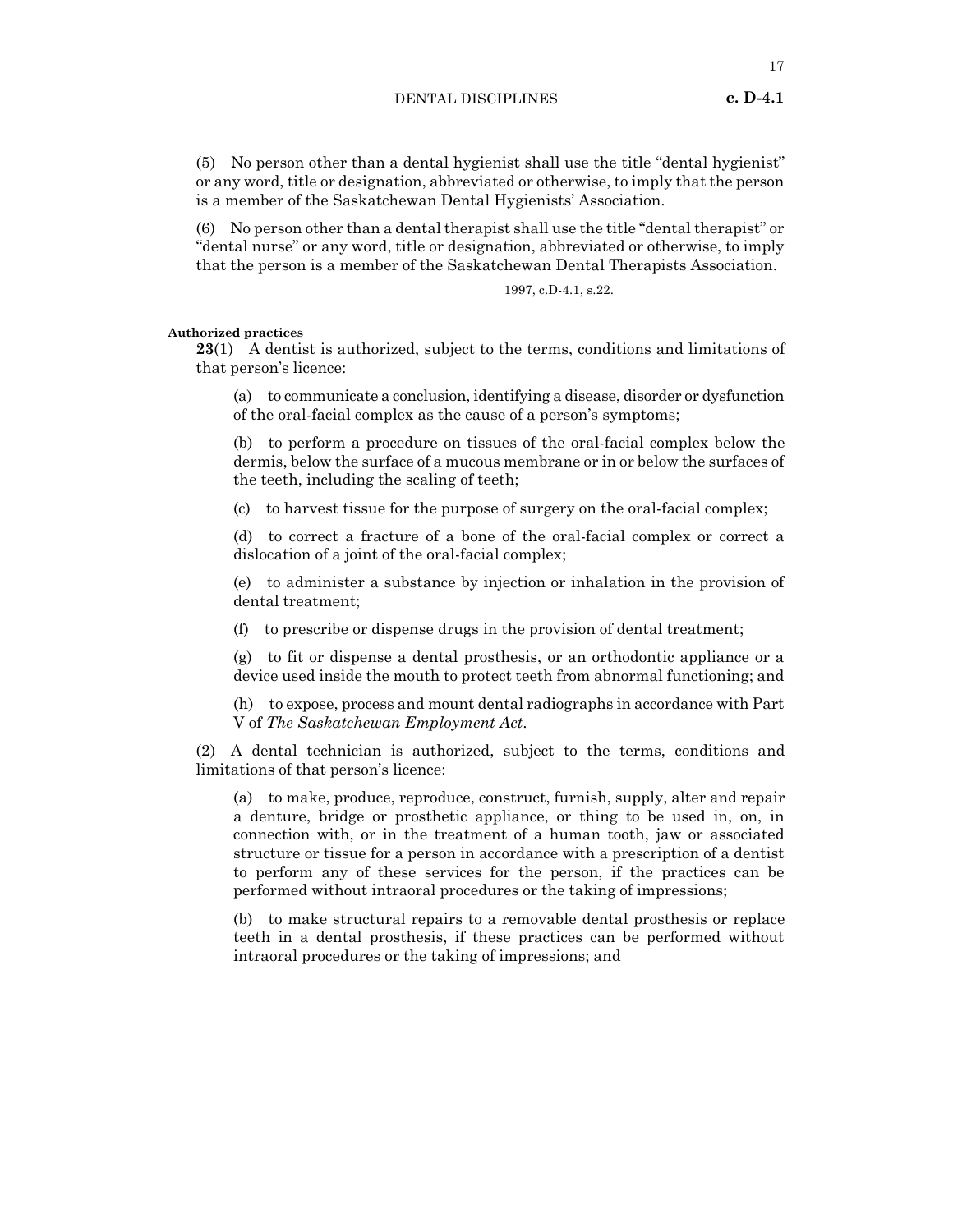18

(c) to take shades for proper colour, including performing the necessary intraoral procedures.

(3) A denturist is authorized, subject to the terms, conditions and limitations of that person's licence, to make, repair, reline, alter, replace or furnish a removable dental prosthesis, and for that purpose carry out non-surgical intraoral procedures, including the taking of impressions that are necessary to make, repair, reline, alter, replace or furnish a removable dental prosthesis.

(4) A dental assistant is authorized, subject to the terms, conditions and limitations of that person's licence, to assist and to perform intraoral assisting services that include:

(a) the introduction and manipulation of dental materials and devices in the mouth;

(b) orthodontic and restorative procedures consistent with an approved education program in dental assisting; and

(c) the exposure, processing and mounting of dental radiographs in accordance with *The Radiation Health and Safety Act, 1985*.

(5) A dental hygienist is authorized, subject to the terms, conditions and limitations of that person's licence:

(a) to communicate an assessment and treatment plan regarding periodontal health;

(b) to perform supragingival and subgingival debridement;

(c) to perform orthodontic and restorative procedures consistent with an approved education program in dental hygiene;

(d) to administer local anaesthesia in the provision of dental treatment; and

(e) to expose, process and mount dental radiographs in accordance with *The Radiation Health and Safety Act, 1985*.

(6) A dental therapist is authorized, subject to the terms, conditions and limitations of that person's licence:

(a) to communicate a conclusion identifying dental caries or dental abscesses as the cause of a person's symptoms;

(b) to perform a procedure in or below the surface of the teeth, conduct simple extractions of primary and permanent teeth and perform space maintenance on teeth;

(c) to administer local anaesthesia in the provision of dental treatment; and

(d) to expose, process and mount dental radiographs in accordance with *The Radiation Health and Safety Act, 1985*.

1997, c.D-4.1, s.23; 2013, c.S-15.1, s.10-19.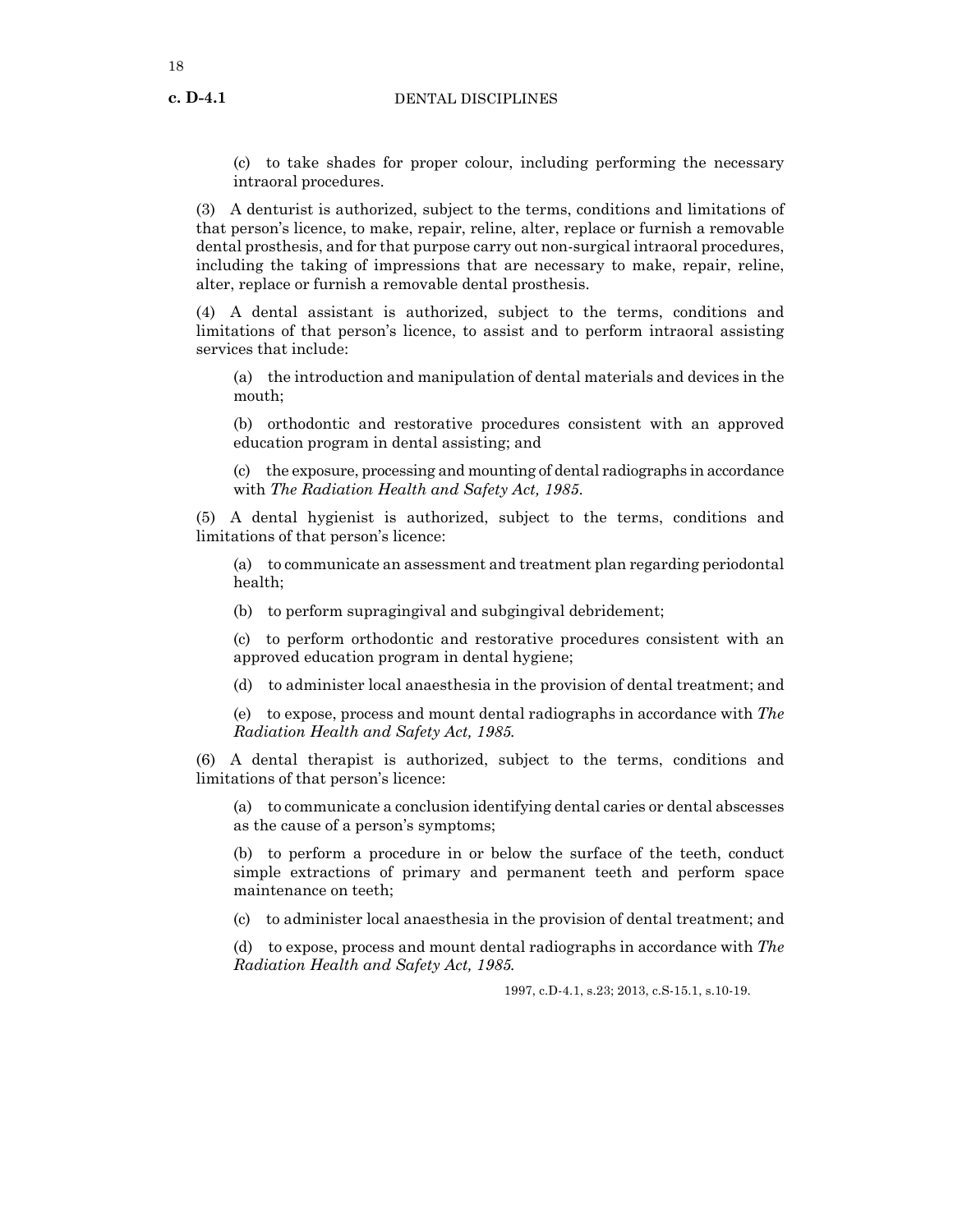#### **Prohibitions**

**24**(1) No person shall perform an authorized practice unless:

(a) the person is a member of an association whose members are authorized to perform the authorized practice and his or her licence does not prevent that member from performing that authorized practice;

(b) the performance of the authorized practice has been delegated by a member mentioned in clause (a) to a person employed by that member, in accordance with the bylaws of his or her association; or

(c) the authorized practice is carried out by a person who is authorized to perform those functions pursuant to the authority of any other Act.

(2) The performance of an authorized practice is not a contravention of subsection (1) if it is done in the course of:

(a) rendering first aid or temporary assistance in an emergency; or

(b) fulfilling the requirements to become a member of an association and the practice is performed under the direction or supervision of a member of the association who is authorized to perform the authorized practice.

1997, c.D-4.1, s.24.

# **Limitations on certain authorized practices**

**25**(1) For the purposes of this section, **"employer"** means:

- (a) the Government of Saskatchewan;
- (b) the Government of Canada;

(c) a regional health authority or an affiliate as defined in *The Regional Health Services Act*;

- (d) **Repealed**. 2014, c.17, s.6.
- (e) a municipality;
- (f) an Indian band within the meaning of the *Indian Act* (Canada);

(g) an operator of a personal care home within the meaning of *The Personal Care Homes Act*, a non-profit corporation or a co-operative, that is approved by the minister;

(h) a board of education, conseil scolaire or the conseil général within the meaning of *The Education Act, 1995*;

(i) The University of Regina, the University of Saskatchewan, the Saskatchewan Indian Federated College and the Saskatchewan Polytechnic.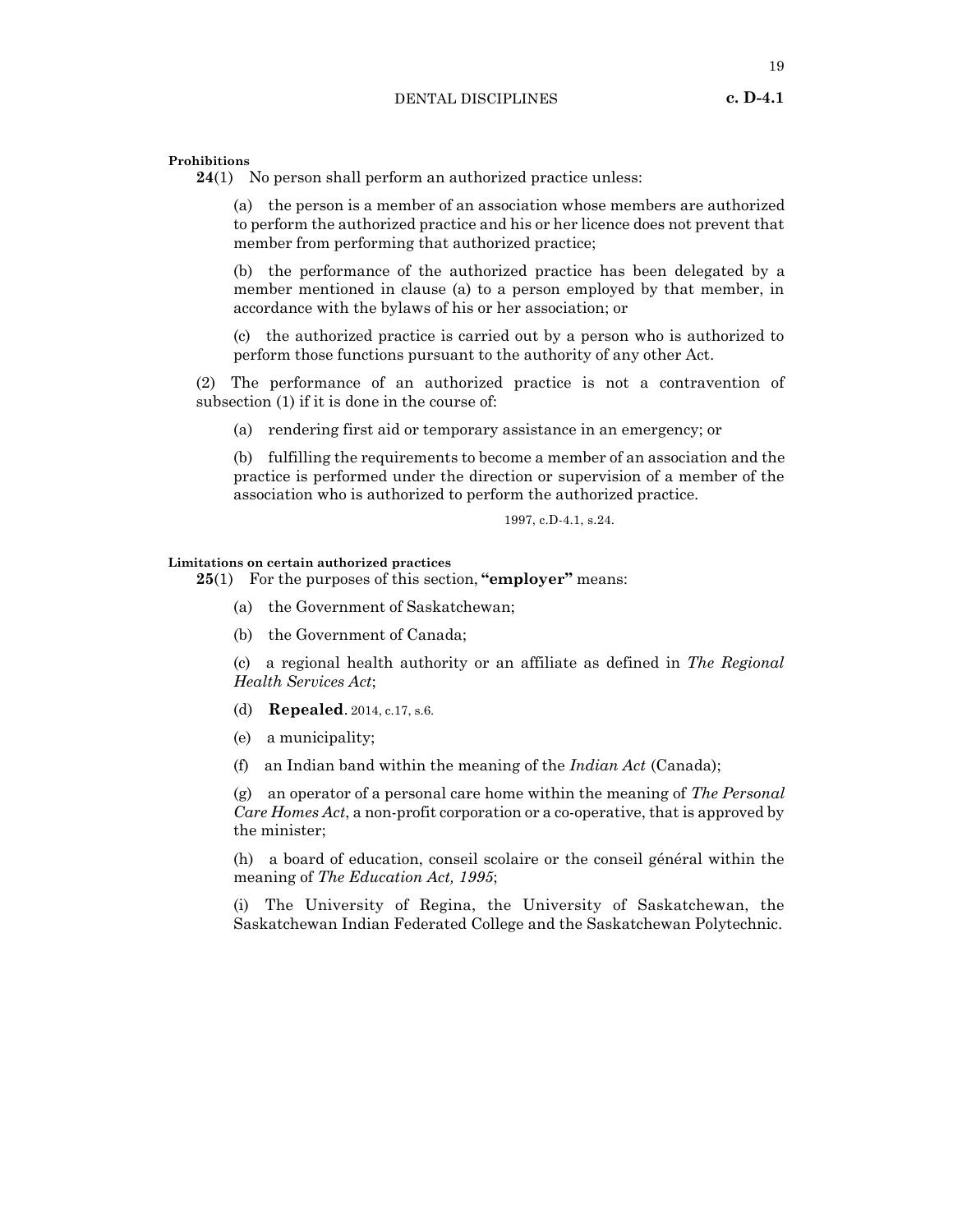(2) A dental assistant may only perform the practices that he or she is authorized by subsection 23(4) to perform where he or she is employed by or practices under a contract with:

(a) an employer that employs or has established a formal referral or consultation process with a dentist; or

(b) a dentist.

(3) A dental hygienist may only perform the practices that he or she is authorized by subsection 23(5) to perform where he or she is employed by or practises under contract with:

(a) an employer that employs or has established a formal referral or consultation process with a dentist; or

(b) a dentist.

(4) A dental therapist may only perform the practices that he or she is authorized by subsection 23(6) to perform where he or she is employed by or practises under a contract with:

(a) an employer that employs or has established a formal referral or consultation process with a dentist; or

(b) a dentist.

1997, c.D-4.1, s.25; 2002, c.R-8.1, s.72; 2014, c.17, s.6; 2014, c.S-32.21, s.34.

# DISCIPLINE

**Interpretation re discipline provisions**

**25.1** In sections 25.2 to 41, **"member"** includes a former member.

2010, c.20, s.22.

#### **Proceedings against former members**

**25.2**(1) No proceedings conducted pursuant to this Act shall be commenced against a former member more than two years after the day he or she became a former member.

(2) For the purposes of this section, a proceeding is commenced when the professional conduct committee, pursuant to subsection 29(1), is requested by its council to consider a complaint or is in receipt of a written complaint alleging that a member is guilty of professional misconduct or professional incompetence.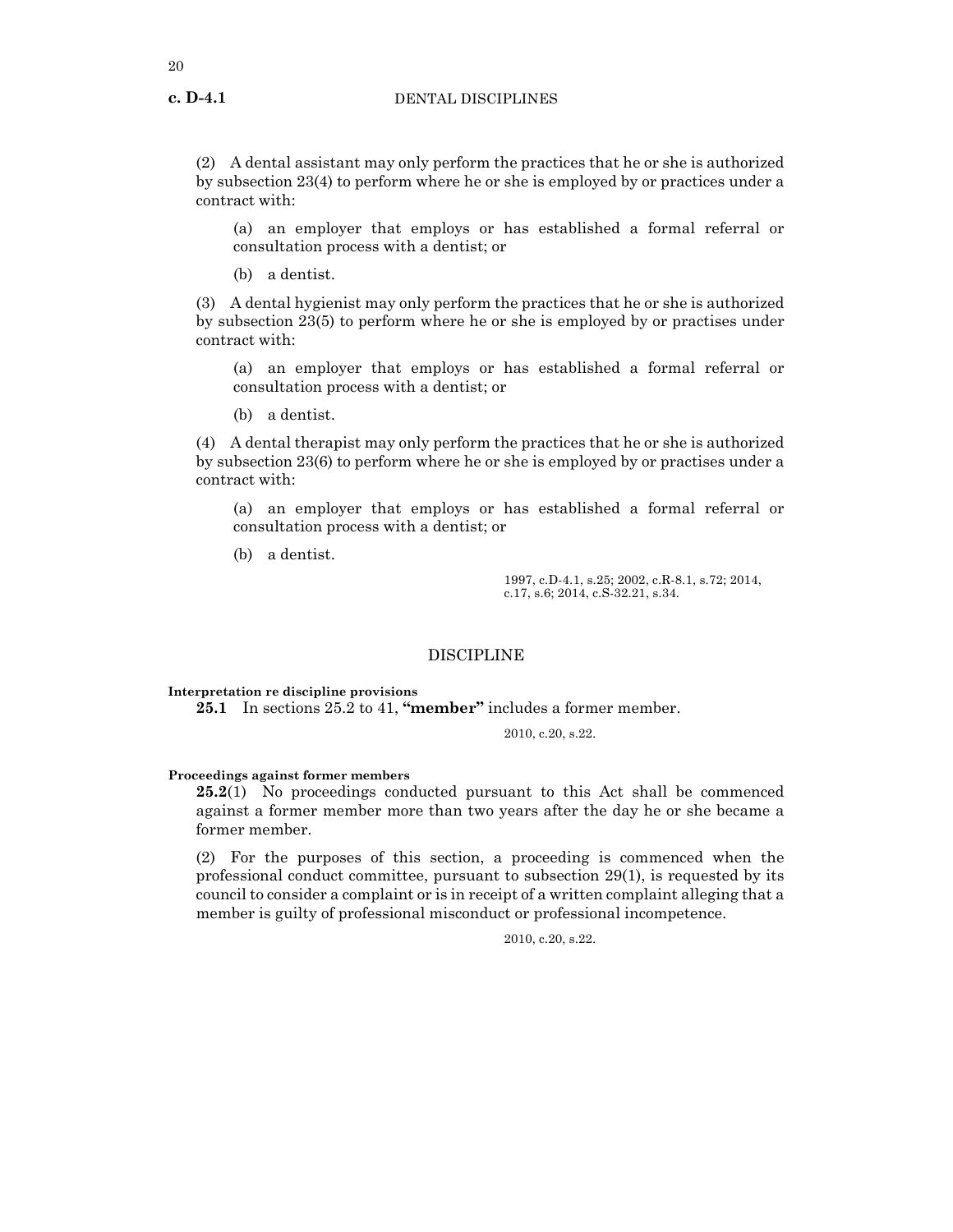21

# **Professional incompetence**

**26** Professional incompetence is a question of fact, but the display by a member of a lack of knowledge, skill or judgment, or a disregard for the welfare of a member of the public served by the profession of a nature or to an extent that demonstrates that the member is unfit to:

(a) continue in the practice of that member's profession; or

(b) provide one or more services ordinarily provided as a part of the practice of that member's profession;

is professional incompetence within the meaning of this Act.

1997, c.D-4.1, s.26.

# **Professional misconduct**

**27** Professional misconduct is a question of fact, but any matter, conduct or thing, whether or not disgraceful or dishonourable, is professional misconduct within the meaning of this Act if:

(a) it is harmful to the best interests of the public or the members of the association;

- (b) it tends to harm the standing of the member's profession;
- (c) it is a breach of this Act or the bylaws of that member's association; or

(d) it is a failure to comply with an order of the professional conduct committee, discipline committee or council of that member's association.

1997, c.D-4.1, s.27.

#### **Professional conduct committee**

**28**(1) Each association shall establish a professional conduct committee consisting of at least three persons appointed by the council, the majority of whom are to be practising members of that association.

(2) Discipline committee members are not eligible to serve on the professional conduct committee.

1997, c.D-4.1, s.28.

#### **Investigation**

**29**(1) Where the professional conduct committee is requested by its council to consider a complaint or is in receipt of a written complaint alleging that a member is guilty of professional misconduct or professional incompetence, the committee shall:

(a) review the complaint; and

(b) investigate the complaint by taking any steps it considers necessary, including summoning before it the member whose conduct is the subject of the complaint or assessing the member's competence.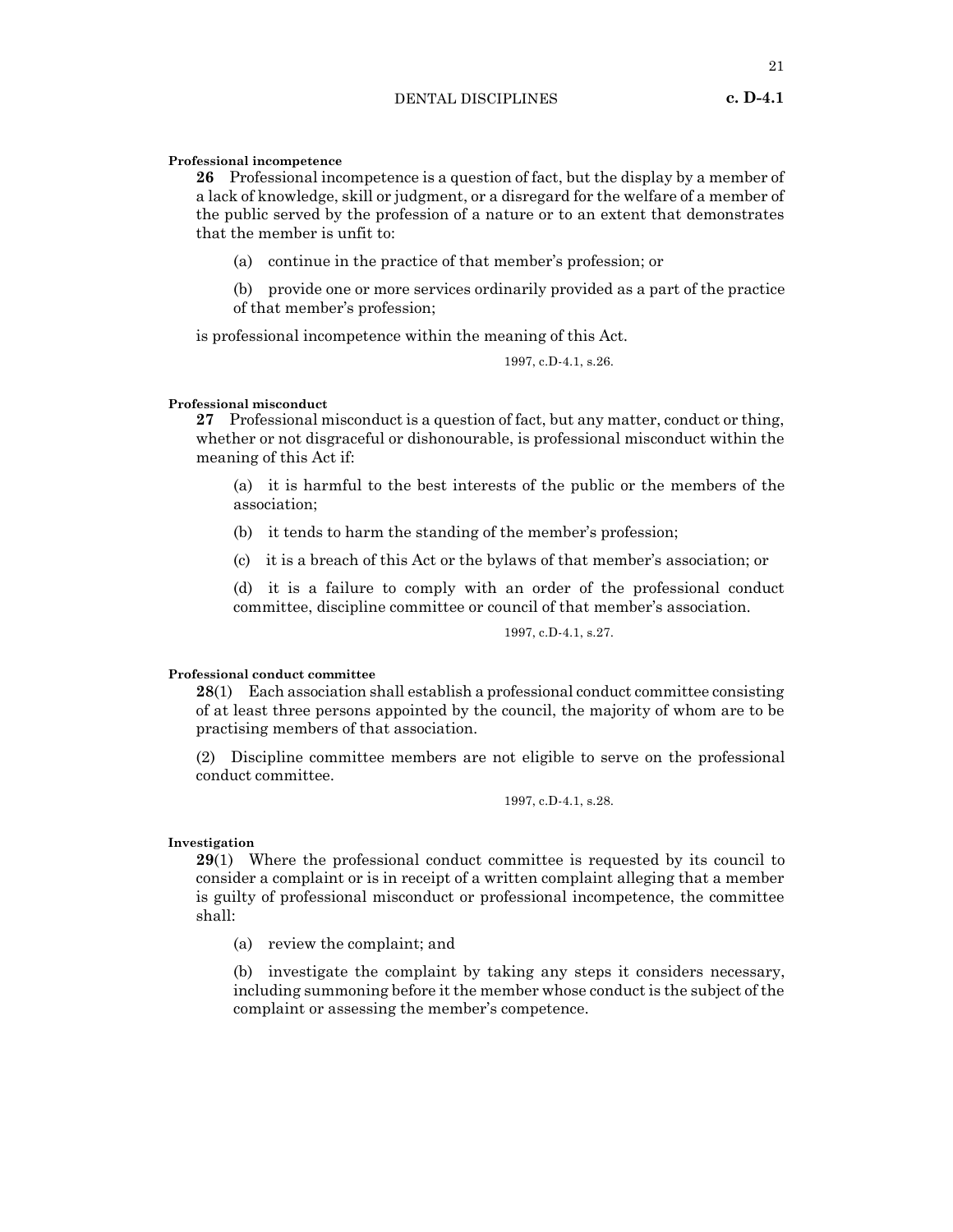22

(2) On completion of its investigation, the professional conduct committee shall make a written report to the discipline committee recommending:

(a) that the discipline committee hear and determine the formal complaint set out in the written report; or

(b) that no further action be taken with respect to the matter under investigation because:

(i) the matter has been resolved, with the consent of the complainant and the member who is the subject of the investigation; or

(ii) in the opinion of the professional conduct committee no further action is warranted on the facts of the case.

(3) The formal complaint set out in a written report made pursuant to clause  $(2)(a)$ may relate to any matter disclosed in the complaint received pursuant to subsection (1) or any other matter that comes to the attention of the professional conduct committee during the course of an investigation conducted pursuant to subsection (1) that appears to constitute professional misconduct or professional incompetence.

(4) A report signed by a majority of the professional conduct committee is the decision of that committee.

(5) The professional conduct committee shall provide, or cause the registrar to provide, a copy of a written report made pursuant to subsection (2) to:

- (a) the council;
- (b) the person, if any, who made the complaint; and
- (c) the member whose conduct is the subject of the complaint.

1997, c.D-4.1, s.29.

## **Search and seizure**

**30**(1) In this section, **"judge"** means a judge of the Provincial Court of Saskatchewan.

(2) Every member and every person who keeps any member's records or other property shall comply with the demand of a person designated by that member's council to produce any of a member's records or other property that the person designated by the council reasonably believes are required for the purposes of an investigation pursuant to this Act.

(3) On an *ex parte* application by an association, a judge may make an order described in subsection (4) where the judge is satisfied by the sworn evidence of a person designated by the council that the person believes, on reasonable grounds, that:

(a) the member whose records or other property have been demanded pursuant to subsection (2), or a person who keeps records or other property of that member, has:

(i) refused to comply with a demand pursuant to subsection (2); or

(ii) failed to comply with a demand pursuant to subsection (2) within a reasonable time following the demand; and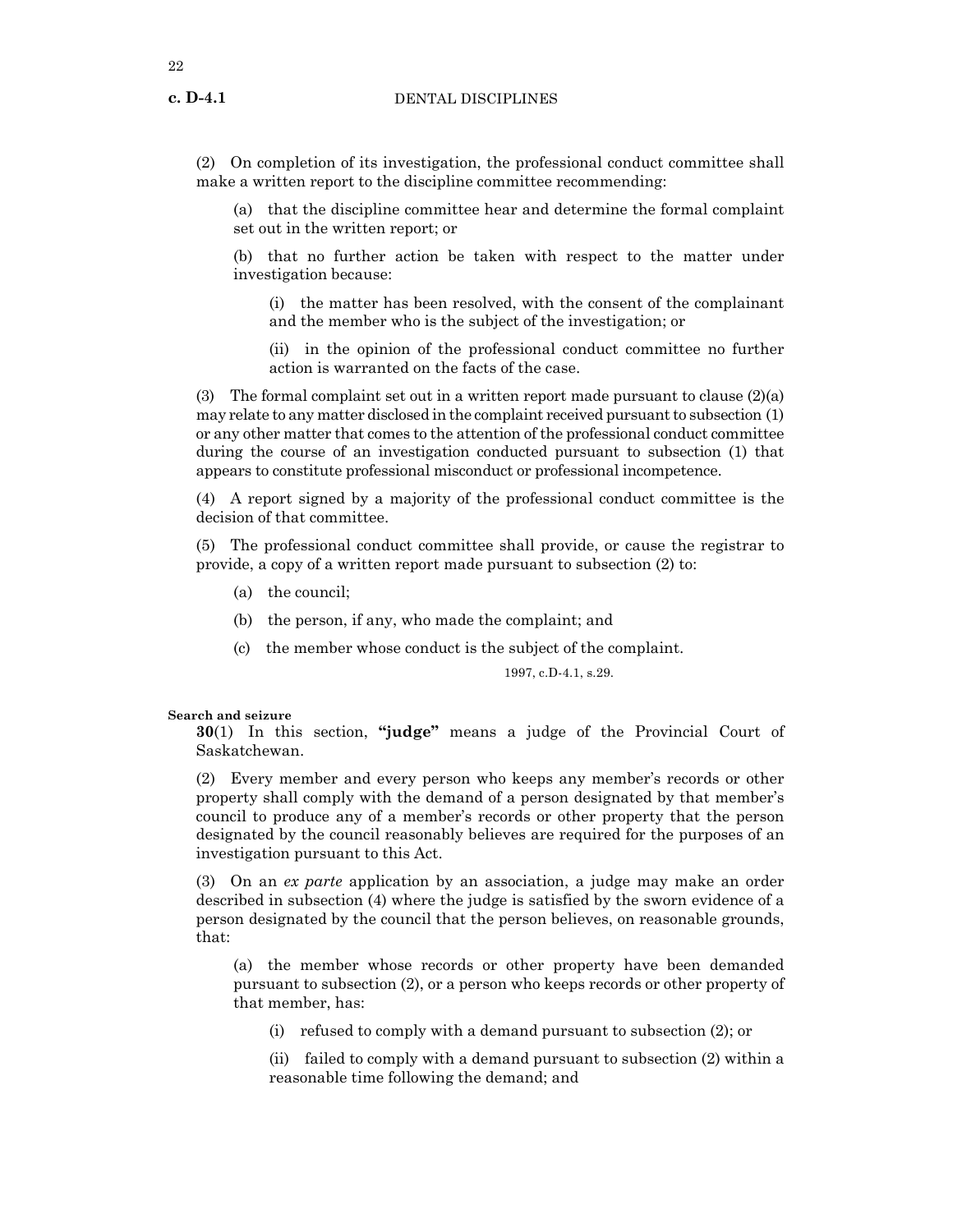(b) the records or other property that are the subject of a demand pursuant to subsection (2):

(i) are required for the purposes of an investigation pursuant to this Act; and

(ii) are likely to be found in a specified place.

(4) An order pursuant to subsection (3) authorizes the person named in the order, together with any peace officer that the person may call on for assistance, to enter at any reasonable time the place named in the order and every part of the place named in the order and of the premises connected with that place to:

- (a) examine the place and connected premises; and
- (b) search for, seize and take possession of the member's records and other property demanded pursuant to subsection (2).

(5) A judge may make an order described in subsection (4) notwithstanding that the demand referred to in clause (3)(a) has not been made if the judge is satisfied by the sworn evidence of a person designated by the council that the person believes, on reasonable grounds, that the order is necessary to prevent the removal or destruction of evidence.

(6) Where a member's records or other property are produced pursuant to subsection (2) or seized pursuant to an order made pursuant to subsection (3), the person designated by that member's council to whom the records or other property were produced or who seized the records or other property or a professional conduct committee member may:

(a) make or cause to be made one or more copies of the records or other property produced or seized and return the originals to the person who produced them or from whom they were seized; or

(b) retain any of the member's records or other property and dispose of them in accordance with the directions of the chairperson of the discipline committee.

(7) Every entry and search pursuant to this section is to be made during normal business hours unless the judge who issues the order authorizes the entry and search at another time.

(8) A copy or extract of a member's records or other property certified by a person mentioned in subsection (6) who made the copy or extract is admissible in evidence in any action, proceeding or prosecution as proof, in the absence of evidence to the contrary, of the original record or property and its contents without proof of the signature or capacity of the person purporting to have signed the record.

1997, c.D-4.1, s.30.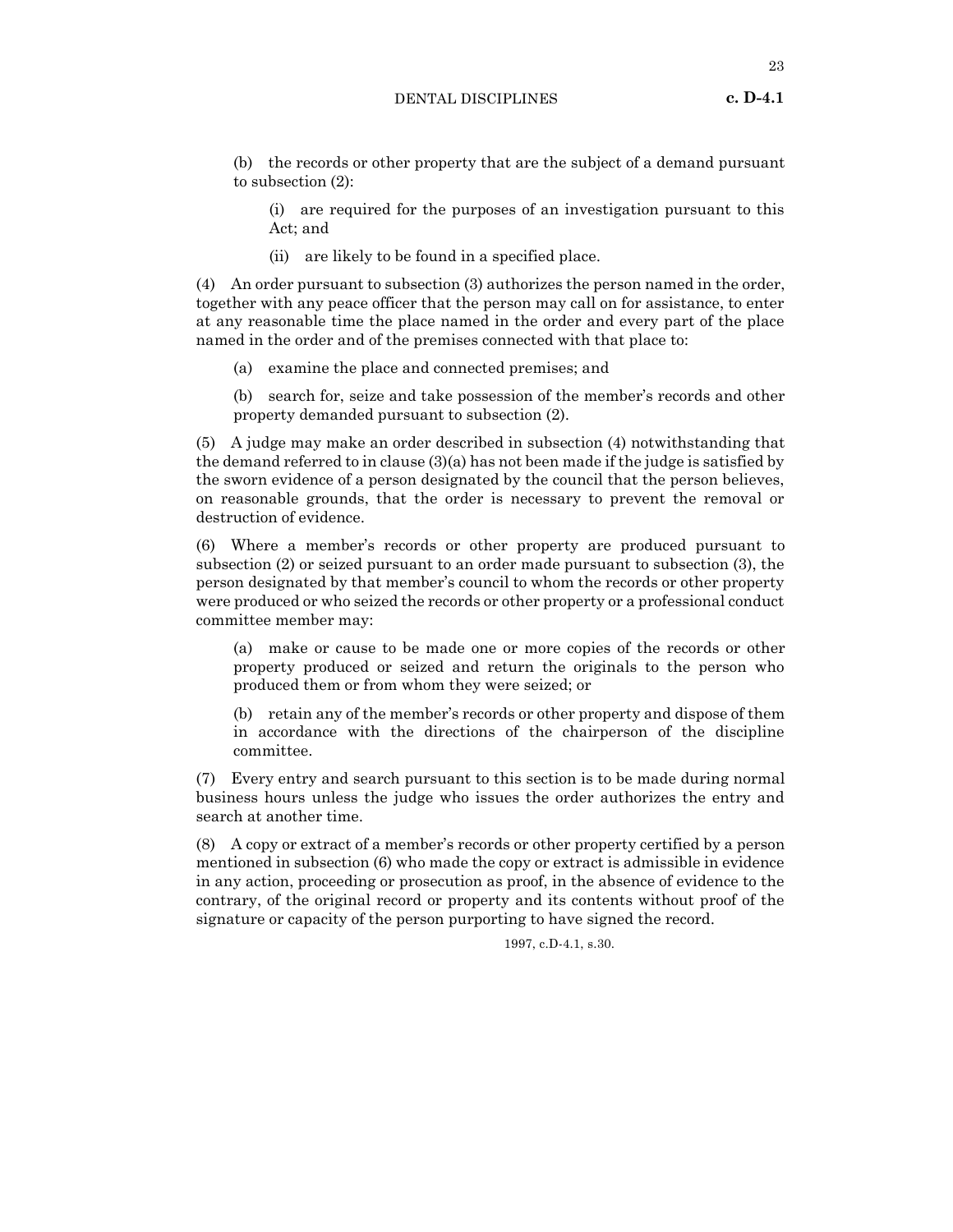24

# **Suspension**

**31**(1) Where the professional conduct committee is of the opinion that, on the basis of the allegations or the nature of the case, the member's licence should be suspended or the member should be prohibited from performing any procedure or authorized practice pending the outcome of the investigation or hearing, the professional conduct committee may, with the prior approval of its council, apply to a judge of the court for an order:

(a) suspending the licence of a member whose conduct is the subject of an investigation pursuant to subsection 29(1) or against whom a formal complaint has been made pursuant to subsection 29(2); or

(b) temporarily prohibiting a member described in clause (a) from performing any specified procedure or authorized practice.

(2) An order of suspension or prohibition is not to extend past the earliest of:

(a) 90 days from the date of the order;

(b) the date of a report of the professional conduct committee made pursuant to clause  $29(2)(b)$ ;

(c) where the discipline committee finds that a member is not guilty of professional misconduct or professional incompetence, the day of its decision; and

(d) where the discipline committee finds that a member is guilty of professional misconduct or professional incompetence, the day that an order is made pursuant to section 34.

(3) The professional conduct committee may apply to the court for an extension of an order of suspension or prohibition made pursuant to subsection (1).

1997, c.D-4.1, s.31.

# **Discipline committee**

**32**(1) Each association shall establish a discipline committee consisting of at least three persons appointed by its council.

(2) A majority of the discipline committee members are to be practising members.

(3) One of the discipline committee members is to be one of the councillors appointed pursuant to subsection 9(1).

(4) Professional conduct committee members are not eligible to be discipline committee members.

(5) Subject to this Act and the bylaws, the discipline committee may make rules regulating its business and proceedings.

1997, c.D-4.1, s.32.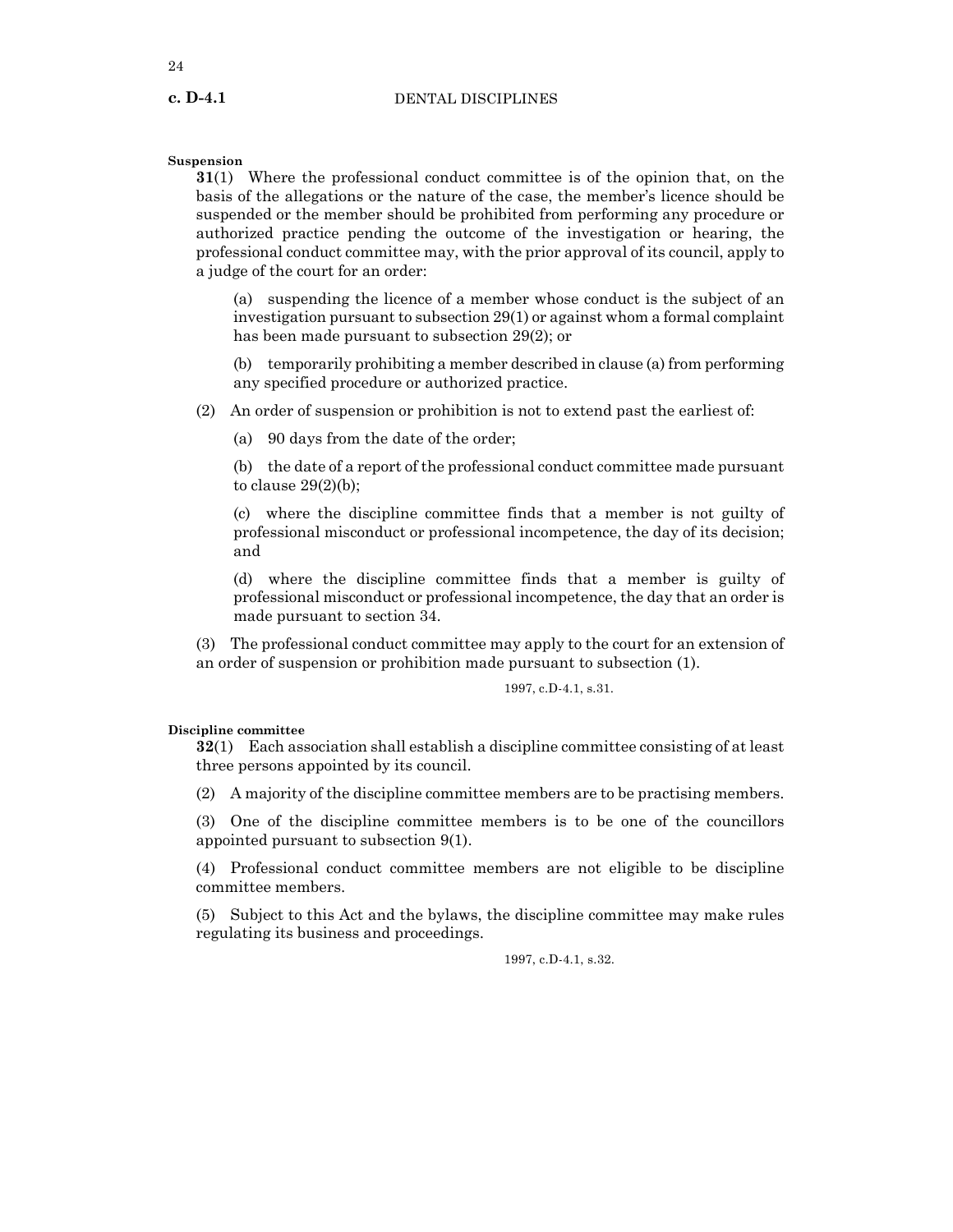**Discipline hearing**

**33**(1) Where a report of the professional conduct committee recommends that the discipline committee hear and determine a formal complaint, the registrar shall, at least 14 days before the date the discipline committee is to sit:

(a) send a copy of the formal complaint to the member whose conduct is the subject of the hearing; and

(b) serve notice on the member whose conduct is the subject of the hearing of the date, time and place of the hearing.

(2) The professional conduct committee shall prosecute or direct the prosecution of the complaint, but professional conduct committee members shall not participate in any other manner in the hearing of the complaint except as witnesses when required.

(3) The discipline committee shall hear the complaint and shall determine whether or not the member is guilty of professional misconduct or professional incompetence, notwithstanding that the determination of a question of fact may be involved, and the discipline committee need not refer any question to a court for adjudication.

(4) The discipline committee may accept any evidence that it considers appropriate and is not bound by rules of law concerning evidence.

(5) The discipline committee may employ, at the expense of the association, any legal or other assistance that it considers necessary, and the member whose conduct is the subject of the hearing may be represented by counsel at the member's own expense.

(6) The testimony of witnesses is to be under oath or affirmation administered by the chairperson of the discipline committee.

(7) At a hearing by the discipline committee, there is to be full right:

- (a) to examine, cross-examine and re-examine all witnesses; and
- (b) to present evidence in defence and reply.

(8) On application and payment of the appropriate fee, the local registrar of the court at any judicial centre shall issue writs of *subpoena ad testificandum* or *subpoena duces tecum* to:

- (a) a member whose conduct is the subject of a hearing pursuant to this Act;
- (b) a professional conduct committee member;
- (c) a discipline committee member.

(9) Where a writ issued pursuant to subsection (8) is disobeyed, the proceedings and penalties are those applicable in civil cases in the court.

(10) Where the member whose conduct is the subject of the hearing fails to attend the hearing, the discipline committee, on proof of service of the notice mentioned in subsection (1), may proceed with the hearing in the member's absence.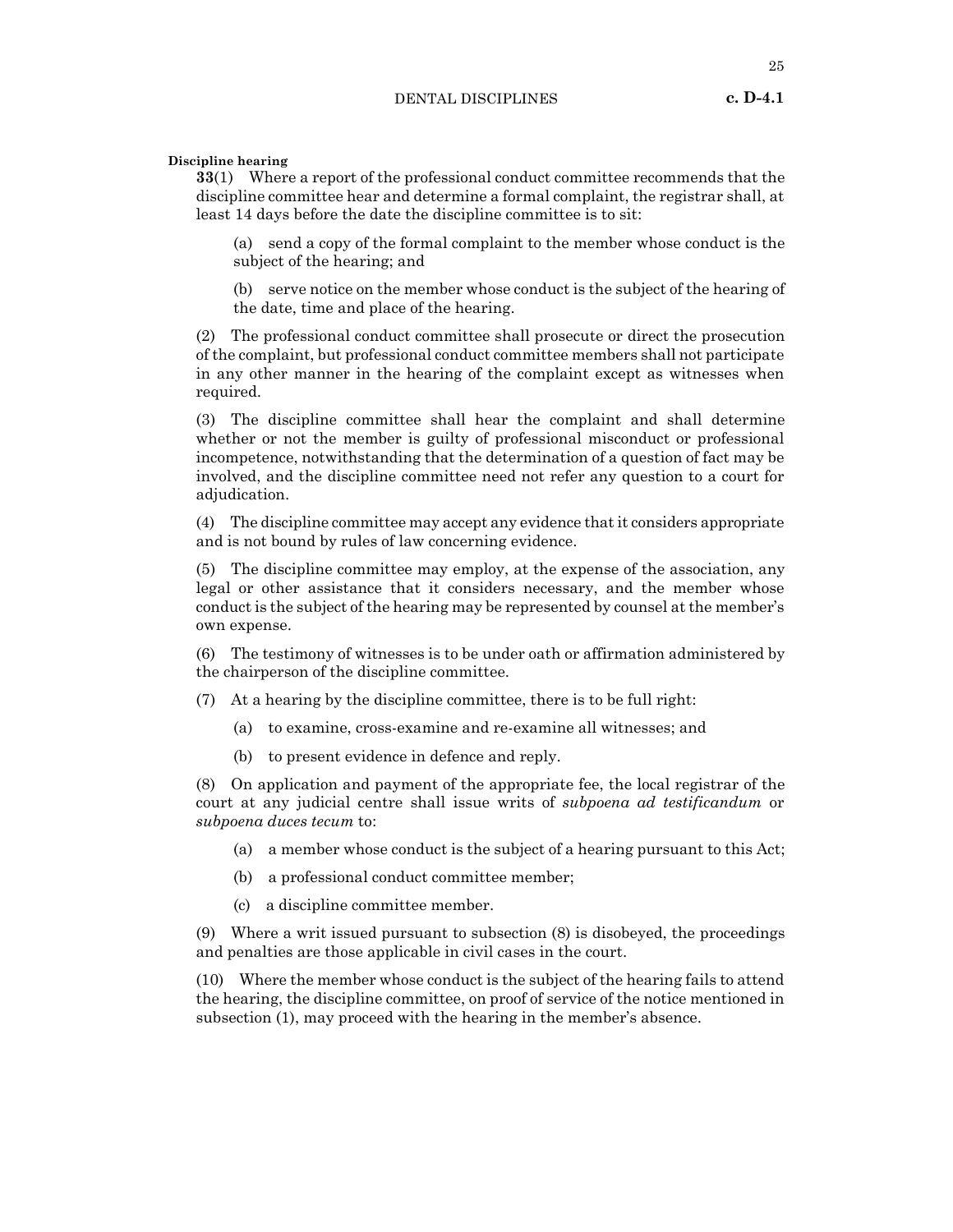(11) If, during the course of a hearing, the evidence shows that the member whose conduct is the subject of the hearing may be guilty of a charge different from or in addition to any charge specified in the formal complaint, the discipline committee shall notify the member of that fact.

(12) If the discipline committee proposes to amend, add to or substitute the charge in the formal complaint, the discipline committee shall adjourn the hearing for any period that the discipline committee considers sufficient to give the member an opportunity to prepare a defence to the amended formal complaint, unless the member consents to continue the hearing.

(13) The person, if any, who made the complaint pursuant to section 29:

(a) is to be advised orally or in writing by the registrar of the date, time and place of the hearing; and

(b) subject to subsection (15), is entitled to attend the hearing.

(14) Subject to subsection (15), the discipline committee shall conduct all hearings in public.

(15) The discipline committee may exclude members of the public and the person who made the complaint from any part of the hearing when the committee is of the opinion that evidence brought in the presence of the person or persons to be excluded will unduly violate the privacy of a person other than the member whose conduct is the subject of the hearing.

1997, c.D-4.1, s.33.

**Disciplinary powers**

**34**(1) Where a discipline committee finds a member guilty of professional misconduct or professional incompetence, it may make one or more of the following orders:

(a) an order that the member be expelled from the association and that the member's name be struck from the register;

(b) an order that the member be suspended from the association for a specified period;

(c) an order that the member be suspended pending the satisfaction and completion of any conditions specified in the order;

(d) an order that the member may continue to practise only under conditions specified in the order, which may include, but are not restricted to, an order that the member:

- (i) not do specified types of work;
- (ii) successfully complete specified classes or courses of instruction;
- (iii) obtain medical treatment, counselling or both;
- (e) an order reprimanding the member;
- (f) any other order that the discipline committee considers just.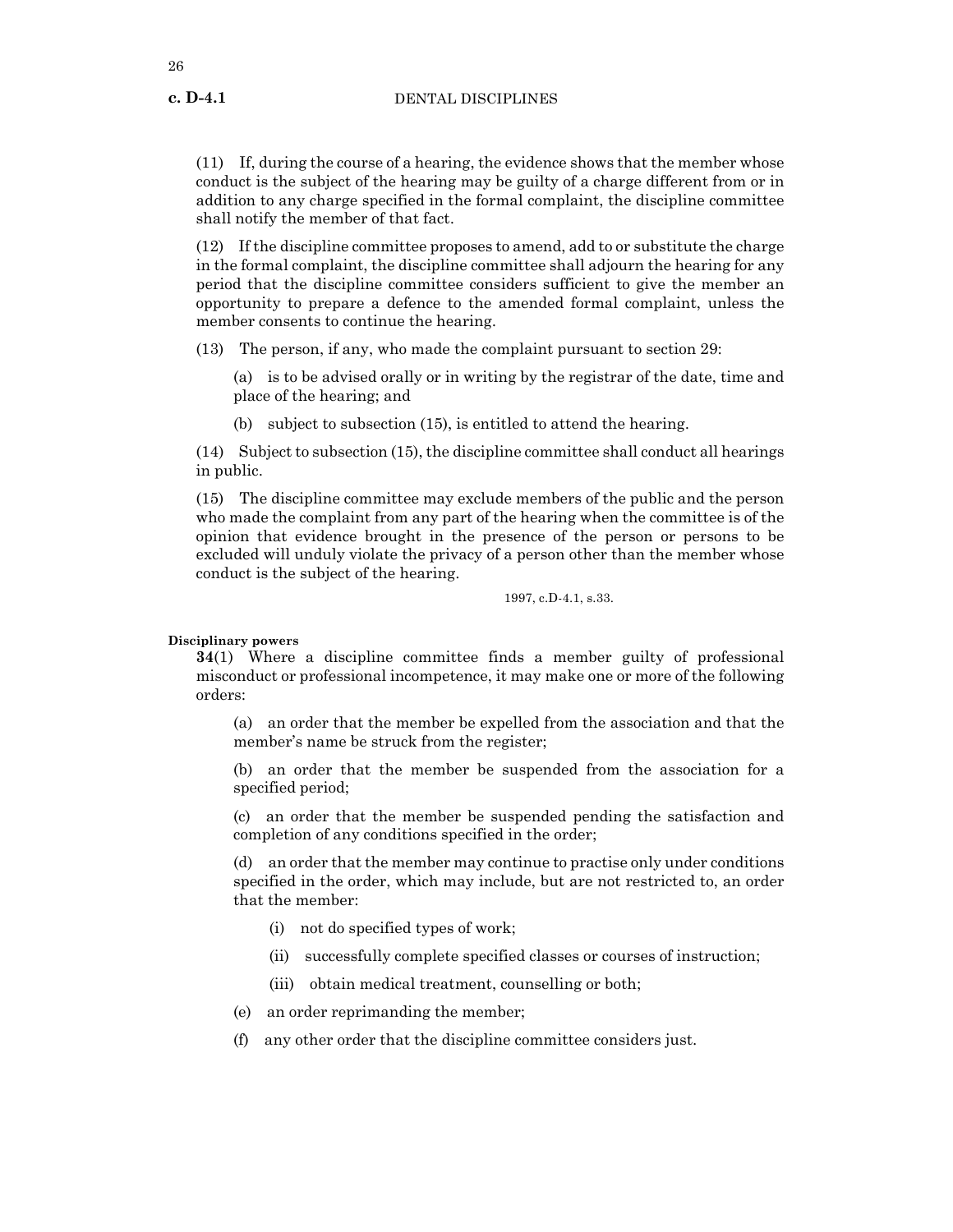(2) In addition to an order made pursuant to subsection (1), the discipline committee may order:

- (a) that the member pay to the association within a fixed period:
	- (i) a fine in a specified amount not exceeding \$5,000; and

(ii) the costs of the investigation and hearing into the member's conduct and related costs, including the expenses of the professional conduct committee and the discipline committee and costs of legal services and witnesses; and

(b) where a member fails to make payment in accordance with an order pursuant to clause (a), that the member be suspended from the association.

(3) In addition to an order made pursuant to subsection (1), the discipline committee may order the member to provide restitution for the cost of a faulty dental prosthesis, periodontal or orthodontal dental appliance, in the case of:

- (a) a dental technician;
- (b) a dentist; or
- (c) a denturist.

(4) The registrar shall send a copy of an order made pursuant to this section to the member whose conduct is the subject of the order and to the person, if any, who made the complaint.

(5) Where a member is expelled or suspended, the registrar shall strike the name of the member from the register or indicate the suspension on the register, as the case may be.

(6) Where a member is found guilty of professional misconduct or professional incompetence, the council may inform that member's employer of the order made against the member.

(7) If a member is suspended or expelled from an association, that member's rights and privileges as a member are removed for the period during which the member is suspended or expelled.

1997, c.D-4.1, s.34.

**Criminal conviction**

**35** The discipline committee may, by order, impose any penalty described in section 34 that to it seems just where:

(a) the member has been convicted of an offence pursuant to the *Criminal Code*, the *Narcotic Control Act* (Canada) or the *Food and Drugs Act* (Canada);

(b) a report of the professional conduct committee is made to the discipline committee respecting the conviction mentioned in clause (a);

(c) the discipline committee has given the member mentioned in clause (a) an opportunity to be heard; and

(d) the discipline committee finds that the conduct of the member giving rise to the conviction mentioned in clause (a) constitutes professional misconduct.

1997, c.D-4.1, s.35.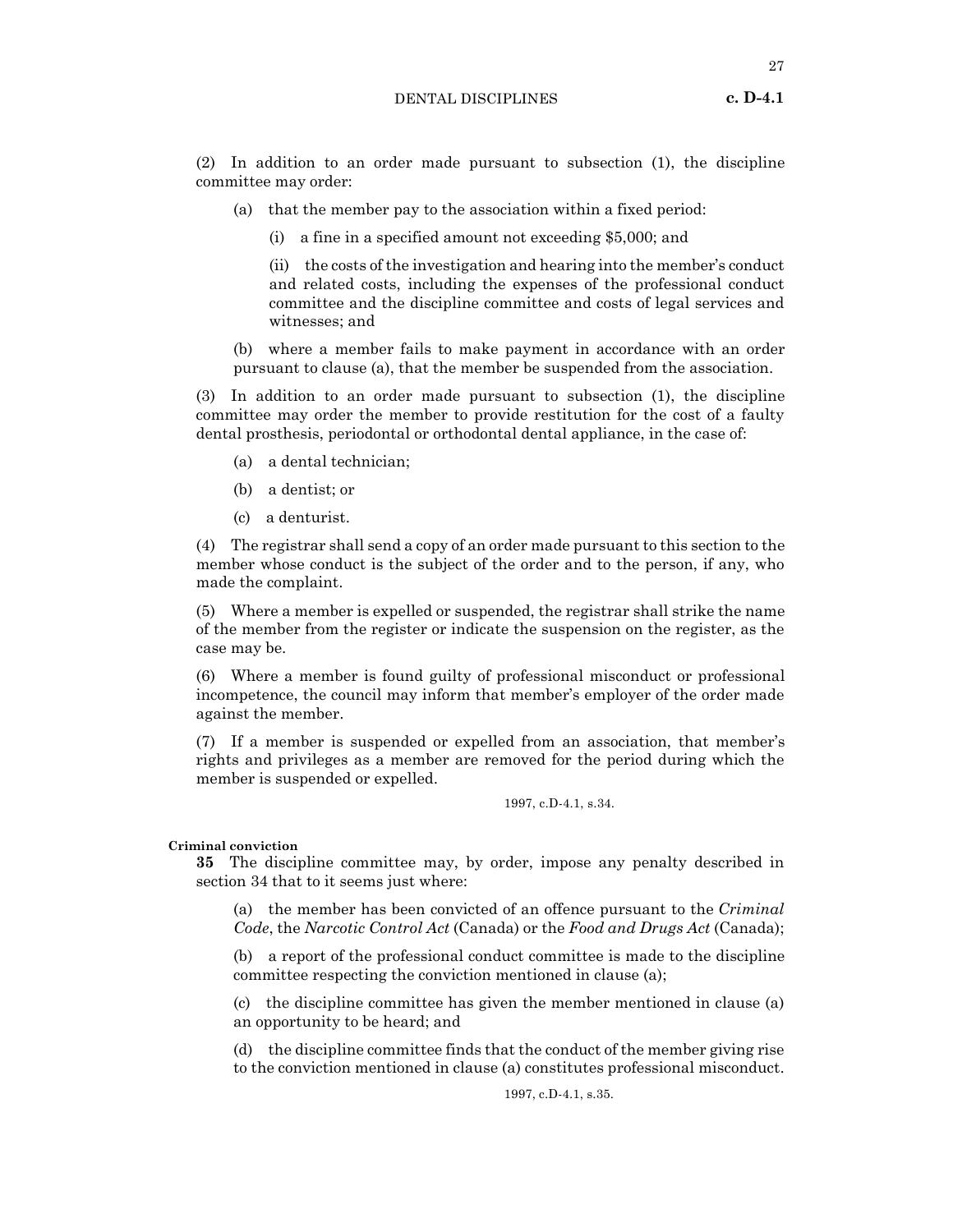# **Duty to report**

**36** Where a professional conduct committee in its investigation pursuant to section 29 or a discipline committee at the conclusion of its hearing pursuant to section 33 believes that the member whose conduct is the subject of the investigation or hearing may be guilty of a criminal offence, the committee may immediately discontinue its investigation or hearing, as the case may be, and shall make a report of its findings to:

- (a) the president of its association; and
- (b) the Deputy Minister of Justice.

1997, c.D-4.1, s.36.

#### **Suspension**

**37** A judge of the court, on the application of a council, may direct that a member be suspended pending the disposition of the criminal charge where:

(a) a criminal charge is laid against a member; and

(b) the member has applied to the court for a stay of any disciplinary proceedings against the member.

1997, c.D-4.1, s.37.

# **Review by court**

**38**(1) A member may appeal the decision or any order of the discipline committee to a judge of the court by serving the registrar with a notice of appeal and filing the notice with the local registrar within 30 days after the decision or order where:

(a) the member has been found guilty of professional misconduct or professional incompetence by the discipline committee pursuant to section 33; or

(b) the member is subject to an order of the discipline committee pursuant to section 34 or 35.

(2) An appellant shall set out the grounds of appeal in a notice of appeal mentioned in subsection (1).

(3) On receipt of a notice of appeal, the registrar shall file with the local registrar a true copy of:

(a) the formal complaint and notice served pursuant to section 33 or the report of the professional conduct committee pursuant to section 35;

(b) the transcript of the evidence presented to the discipline committee;

(c) the exhibits received in evidence by the discipline committee; and

(d) the decision and order of the discipline committee.

(4) The appellant or the appellant's solicitor or agent may obtain from the registrar a copy of the documents filed pursuant to subsection (3) on payment of the costs of producing them.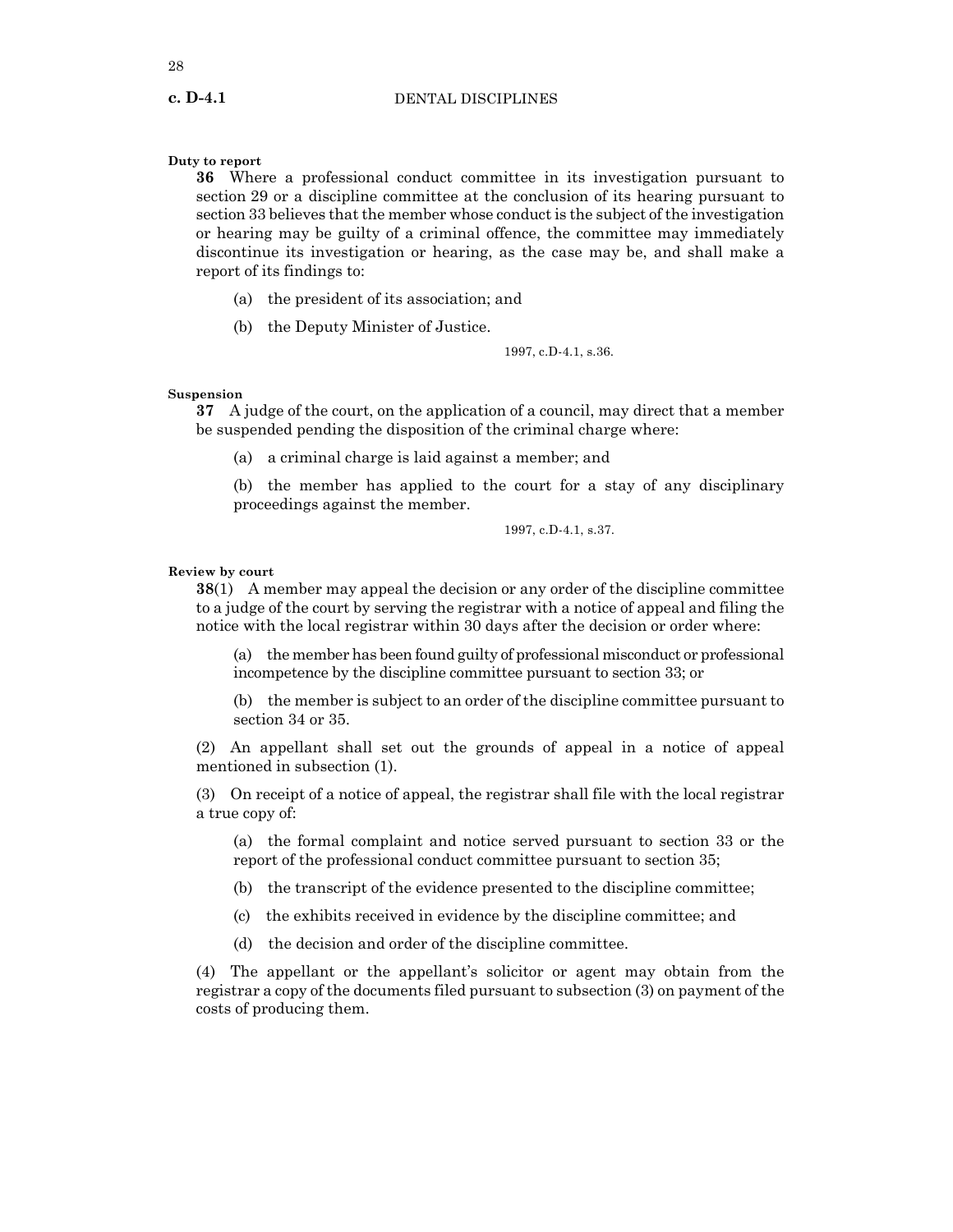- (5) On hearing an appeal the judge may:
	- (a) dismiss the appeal;
	- (b) quash the finding of guilt;
	- (c) direct a new hearing or further inquiries by the discipline committee;
	- (d) vary the order of the discipline committee; or
	- (e) substitute the judge's own decision for the decision appealed from.

(6) The judge may make any order as to costs that the judge considers appropriate, including an order as to which party shall bear the cost of the transcripts and other material filed with the local registrar pursuant to subsection (3).

1997, c.D-4.1, s.38.

#### **Effect of appeal**

**39** The commencement of an appeal pursuant to section 38 does not stay the effect of the decision or order appealed from, but on five days' notice to the registrar, the appellant may apply to the court for a stay of the decision or order pending the disposition of the appeal.

1997, c.D-4.1, s.39.

#### **Court of Appeal**

**40** An association or a member who brings an appeal pursuant to section 38 may appeal a decision of a judge of the court on a question of law within 30 days after the decision to the Court of Appeal.

1997, c.D-4.1, s.40.

## **Reinstatement**

**41**(1) A person who has been expelled as a member may apply to his or her former association's council for reinstatement.

(2) Subject to the bylaws, on receipt of an application pursuant to subsection (1), the council shall:

- (a) review the application; and
- (b) investigate the application by taking any steps it considers necessary.

(3) On the completion of its investigation, the council may:

(a) where is it satisfied that the person's subsequent conduct and any other facts warrant reinstatement, order that the person be reinstated as a member on any terms and conditions that the council considers appropriate; or

(b) by order, refuse to reinstate that person.

(4) Where, on an application pursuant to subsection (1), the council refuses to reinstate the person as a member, the person, within 30 days after the date of the order, may appeal the order of the council to a judge of the court and the judge may allow or disallow the appeal.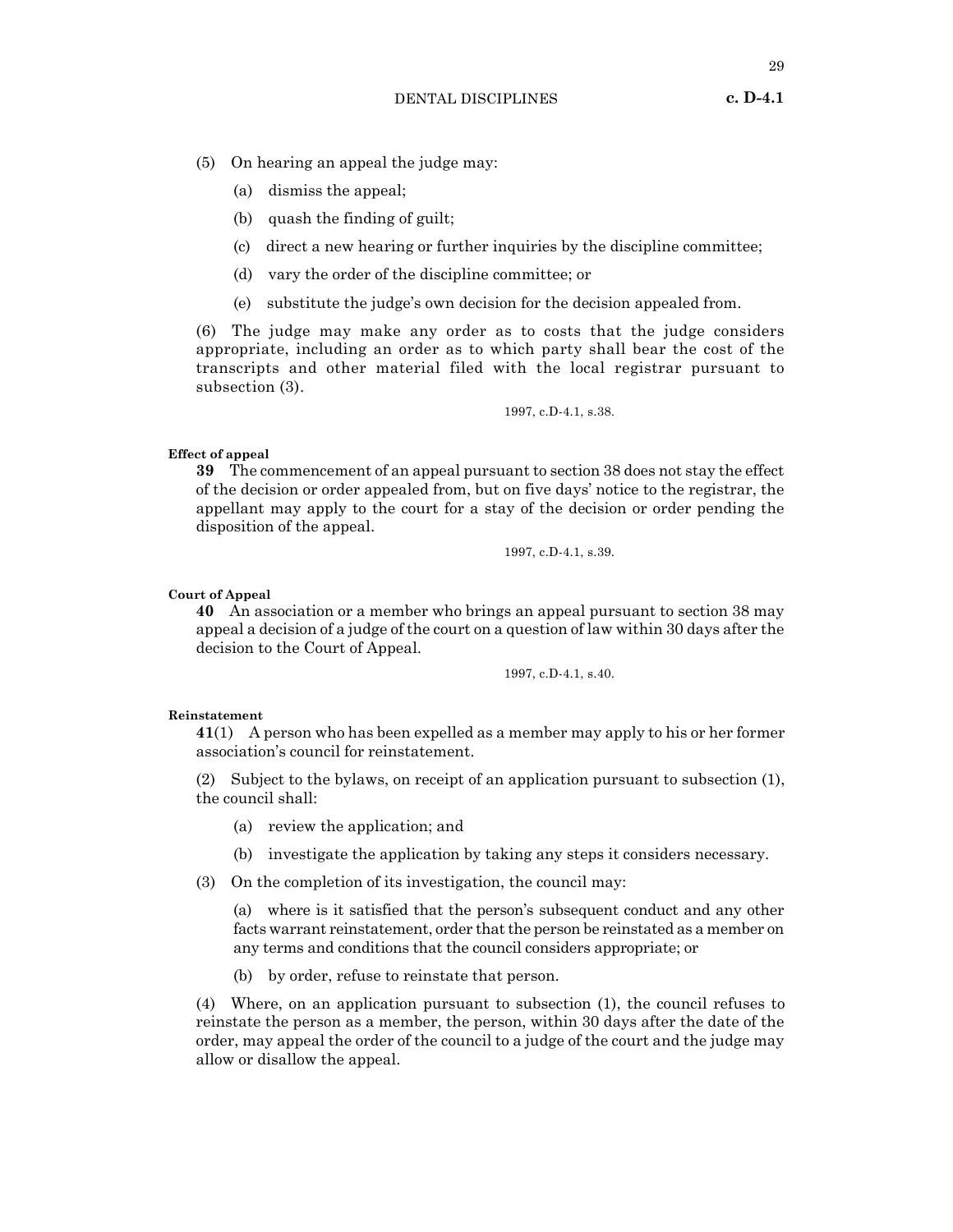(5) On an appeal pursuant to subsection (4), the judge shall consider:

(a) the proceedings before the council on the application for reinstatement;

(b) the past record of the appellant as shown by the books and records of the association; and

(c) the evidence taken before the council and any committee that dealt with the expulsion and application for reinstatement and the report of that committee.

(6) A person whose application for reinstatement is refused or whose appeal of a refusal is dismissed may make another application for reinstatement, based on new information, at any time.

1997, c.D-4.1, s.41.

# GENERAL

# **Exemption**

**42**(1) Nothing in this Act prohibits a dental technician from carrying on business as a dental technician through and in the name of a corporation, where the corporation has a dental technician in charge of its operations.

(2) Nothing in this Act prohibits a denturist from carrying on business as a denturist through and in the name of a corporation, where the corporation has a denturist in charge of its operations.

1997, c.D-4.1, s.42.

# **Immunity**

**43** No action lies or shall be instituted against:

- (a) a council;
- (b) a councillor;
- (c) a professional conduct committee;
- (d) a discipline committee;
- (e) a committee member; or
- (f) an officer, employee or agent;

of an association for any loss or damage suffered by a person by reason of anything in good faith done, caused, permitted or authorized to be done, attempted to be done or omitted to be done by any of them pursuant to or in the exercise or supposed exercise of any power conferred by this Act or the bylaws or in the carrying out or supposed carrying out of any decision or order made pursuant to this Act or the bylaws or any duty imposed by this Act or the bylaws.

1997, c.D-4.1, s.43.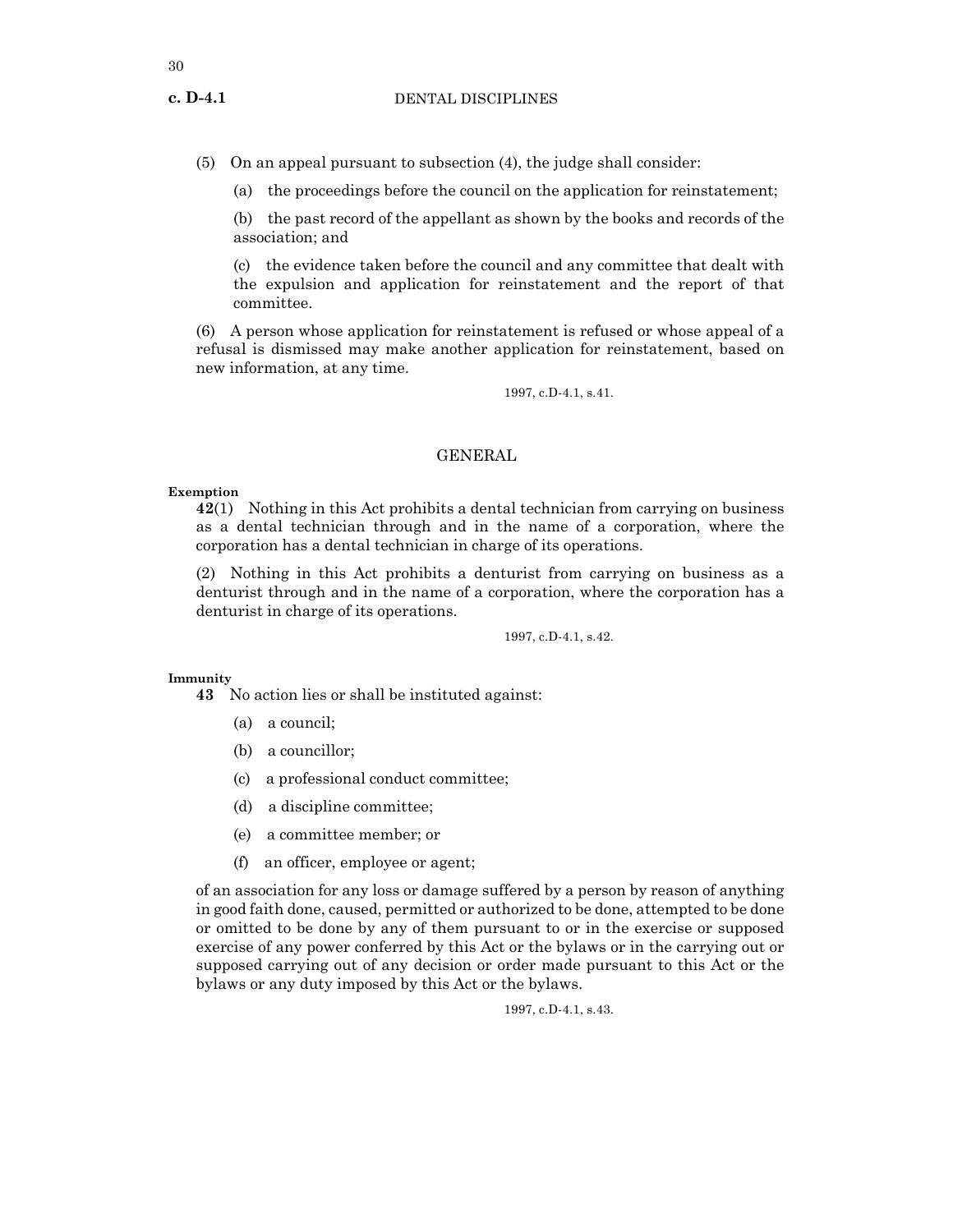#### **Offence and penalty**

**44** Every person who contravenes any provision of section 22 or 24 is guilty of an offence and liable on summary conviction to a fine of:

- (a) for a first offence, not more than \$4,000;
- (b) for a second offence, not more than \$8,000; and

(c) for each subsequent offence, not more than \$12,000 or to imprisonment for a term of not more than six months, or to both.

1997, c.D-4.1, s.44.

# **Limitation of prosecution**

**45** No prosecution for a contravention of any provision of section 22 or 24 is to be commenced:

(a) after the expiration of 24 months from the date of the alleged offence; and

(b) without the consent of the Minister of Justice or the council of the association to which the offence relates.

1997, c.D-4.1, s.45.

#### **Report of termination of employment**

**46** Any employer who terminates for cause the employment of a member shall report the termination to the member's association where the employer reasonably believes the cause is professional incompetence or professional misconduct.

1997, c.D-4.1, s.46.

# **Review by Legislative Assembly**

**47**(1) One copy of every bylaw and amendment filed with the Director of Corporations pursuant to section 16 is to be laid before the Legislative Assembly by the minister responsible for the administration of *The Business Corporations Act* in accordance with section 13 of *The Executive Government Administration Act*.

(2) Where any bylaw or amendment laid before the Legislative Assembly is found by the Assembly to be beyond the powers delegated by the Legislature or in any way prejudicial to the public interest, that bylaw or amendment ceases to have any effect and is deemed to have been revoked.

> 1997, c.D-4.1, s.47; 2010, c.B-12, s.27; 2014, c.E- $13.1, s.62.$

#### **Record of revocation and notification**

**48**(1) Where it appears from any Votes and Proceedings of the Legislative Assembly that any bylaw or amendment has ceased to have effect, the Clerk of the Legislative Assembly shall immediately:

(a) forward two copies of the Votes and Proceedings to the Director of Corporations; and

(b) advise the Director of Corporations that the copies are forwarded pursuant to this subsection.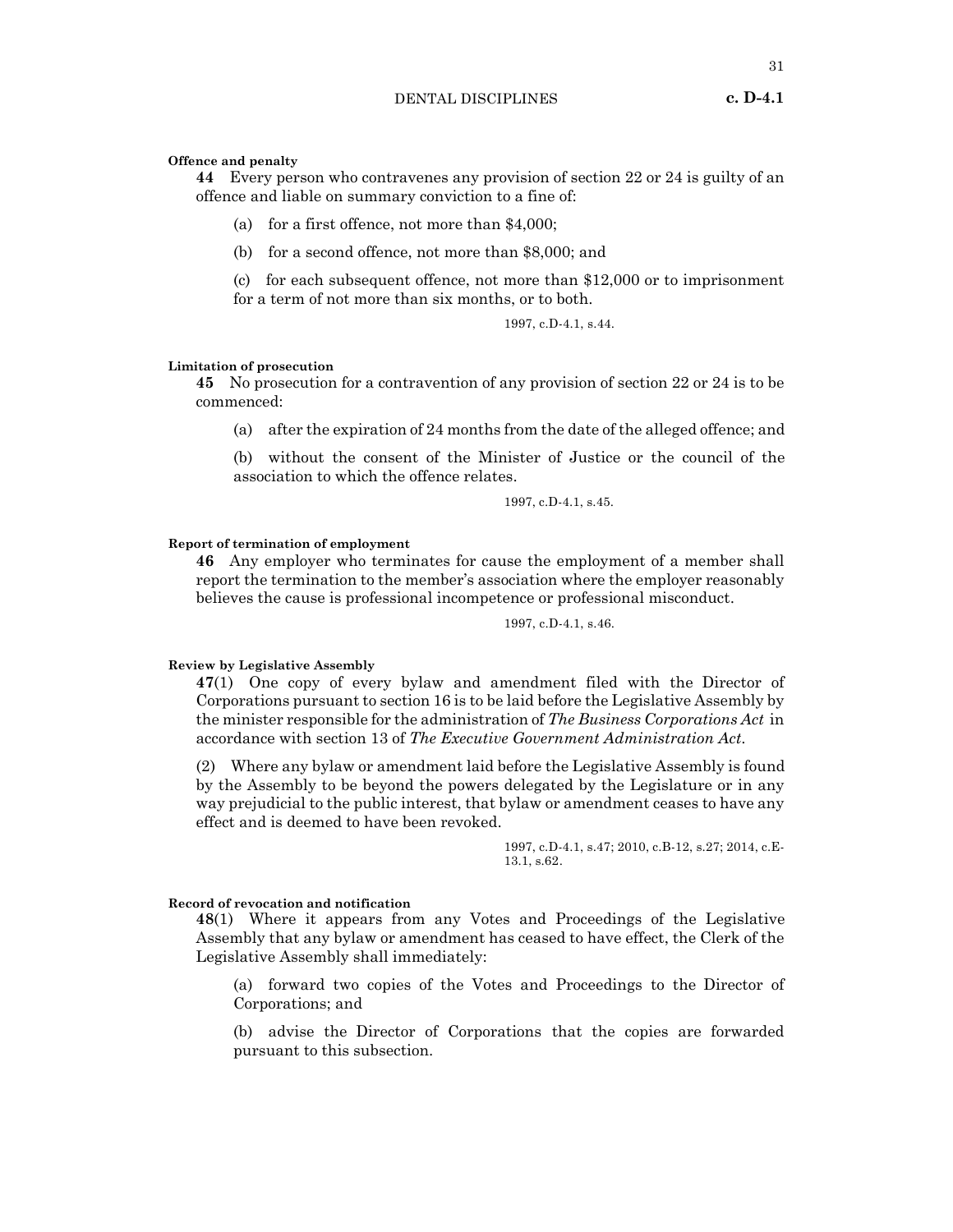(2) On receipt of the copies mentioned in subsection (1), the Director of Corporations shall immediately:

(a) file one of the copies with the bylaw or amendment to which it relates;

(b) forward the other copy to the association; and

(c) advise the association that the copy is forwarded pursuant to this subsection.

1997, c.D-4.1, s.48; 2010, c.B-12, s.27.

#### **Annual register**

**49** On or before February 1 in each year, each association shall file with the Director of Corporations a list, certified by the registrar to be a true list, showing:

(a) the names of all members as at December 31 in the preceding year;

(b) the addresses of the members mentioned in clause (a) as shown by the records of the association; and

(c) the respective dates of admission of the members mentioned in clause (a).

1997, c.D-4.1, s.49; 2010, c.B-12, s.27.

#### **Annual report**

**50** Each association shall file an annual report with the minister in the form, with the contents and in the time prescribed by the minister.

1997, c.D-4.1, s.50.

#### **Compliance**

**51** Every member shall comply with this Act and the bylaws of that member's association.

1997, c.D-4.1, s.51.

#### **Service of notices, etc.**

**52**(1) Unless otherwise provided for in this Act or the bylaws, any notice or other document that is required to be served pursuant to this Act may be served by:

- (a) personal service made:
	- (i) in the case of an individual, on that individual;
	- (ii) in the case of a partnership, on any partner; or
	- (iii) in the case of a corporation, on any officer or director; or
- (b) registered mail addressed to the last business or residential address of the person to be served shown on the register.

(2) A notice or document sent by registered mail is deemed to have been served on the seventh day following the date of its mailing, unless the person to whom it was mailed establishes that, through no fault of that person, the person did not receive the notice or document or received it at a later date.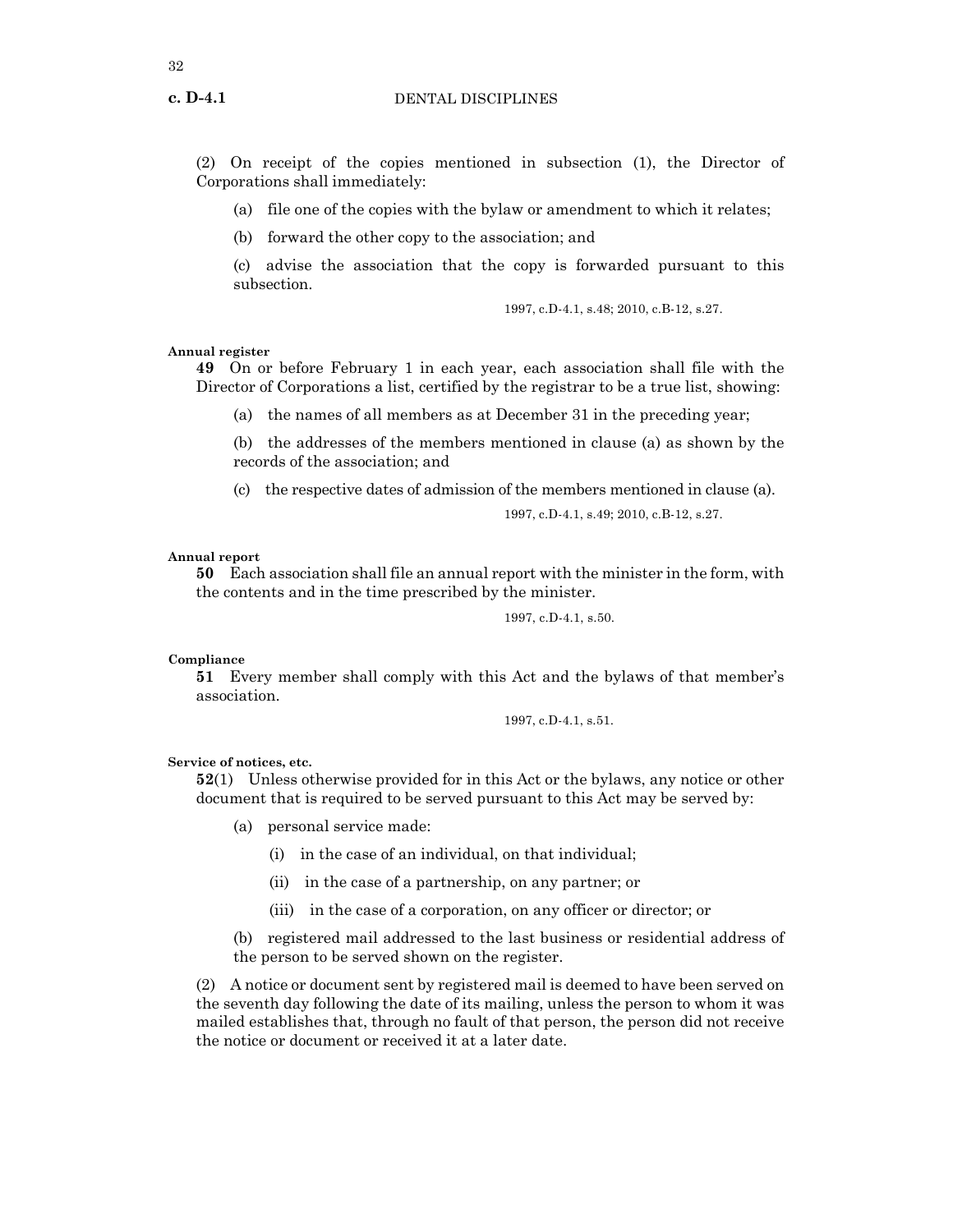(3) If it is for any reason impractical to effect service of any documents in the manner provided for in subsection (1), the court may, on application that may be made *ex parte*, make an order for substituted service.

(4) A document served in accordance with the terms of an order mentioned in subsection (3) is deemed to have been properly served.

1997, c.D-4.1, s.52.

# REPEAL, TRANSITIONAL AND COMING INTO FORCE

#### **S.S. 1978 (Supp.), c.D-5.1, repealed**

**53**(1) Sections 18 and 54 of *The Dental Profession Act, 1978* are repealed.

(2) Sections 43 and 44 of *The Dental Profession Act, 1978* are repealed.

(3) Sections 1 to 17, 19 to 42, 53 and 55 to 67 of *The Dental Profession Act, 1978* are repealed.

(4) Sections 45 and 47 to 52 of of *The Dental Profession Act, 1978* are repealed.

1997, c.D-4.1, s.53; 2001, c.8, s.7.

# **R.S.S. 1978, c.D-6, repealed**

**54** *The Dental Technicians Act* is repealed.

1997, c.D-4.1, s.54.

**R.S.S. 1978, c.D-7, repealed**

**55** *The Denturists Act* is repealed.

1997, c.D-4.1, s.55.

**S.S. 1980-81, c.D-6.1, repealed 56** *The Dental Therapists Act* is repealed.

1997, c.D-4.1, s.56.

#### **Transitional – College of Dental Surgeons of Saskatchewan**

**57**(1) Except to the extent that the bylaws may be inconsistent with this Act, the bylaws of the College of Dental Surgeons of Saskatchewan in effect on the day before subsection 3(1) comes into force continue as the bylaws of the College of Dental Surgeons of Saskatchewan.

(2) A person who is a member of the council of the College of Dental Surgeons of Saskatchewan on the day before subsection 3(1) comes into force continues as a member of council until the earlier of:

- (a) the date councillors are elected to council pursuant to this Act; and
- (b) the date the person dies, resigns or otherwise ceases to be a councillor.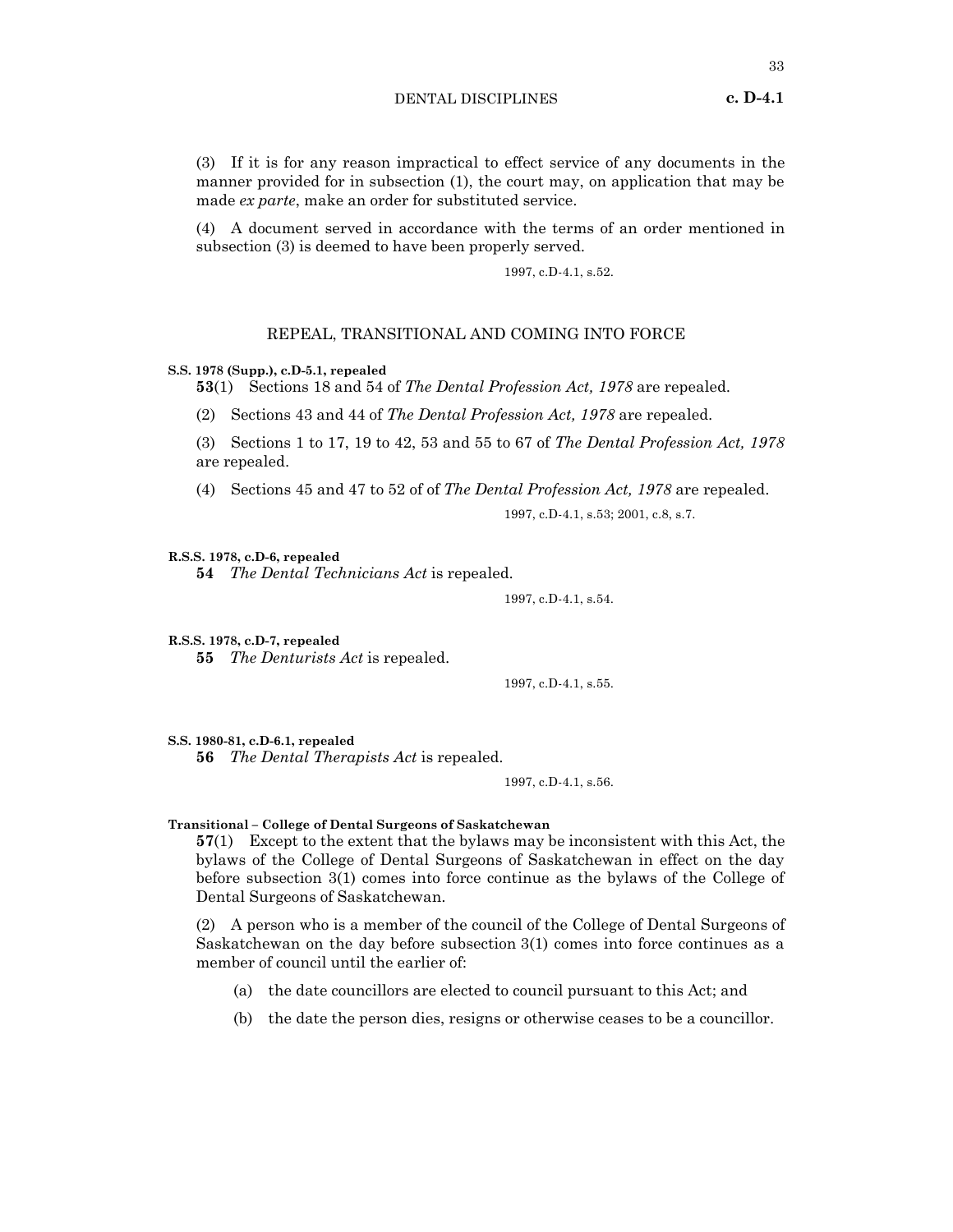(3) All licences issued or continued pursuant to *The Dental Profession Act, 1978* that are not revoked or suspended on the day before subsection 3(1) comes into force continue in force until the earlier of:

(a) the date on which the licence expires; and

(b) the date on which the licence is revoked or suspended pursuant to this Act.

(4) Notwithstanding subsection (1), but subject to subsections 60(2) and 61(2), bylaws made pursuant to sections 18 and 54 of *The Dental Profession Act, 1978* continue in force until the day subsection 53(1) of this Act comes into force.

1997, c.D-4.1, s.57.

**Transitional – Dental Technicians Association of Saskatchewan**

**58**(1) Except to the extent that the bylaws may be inconsistent with this Act, the bylaws in effect on the day before subsection 3(2) comes into force continue as the bylaws of the Dental Technicians Association of Saskatchewan.

(2) A person who is a member of the board of the Dental Technicians Association of Saskatchewan on the day before subsection 3(2) comes into force continues as a member of council until the earlier of:

- (a) the date councillors are elected to council pursuant to this Act; and
- (b) the date the person dies, resigns or otherwise ceases to be a councillor.

(3) All licences issued or continued pursuant to *The Dental Technicians Act* that are not revoked or suspended on the day before subsection 3(2) comes into force continue in force until the earlier of:

(a) the date on which the licence expires; and

(b) the date on which the licence is revoked or suspended pursuant to this Act.

#### 1997, c.D-4.1, s.58.

# **Transitional – Denturists Society of Saskatchewan**

**59**(1) Except to the extent that the bylaws may be inconsistent with this Act, the bylaws of the Denturists Society of Saskatchewan are in effect on the day before subsection 3(3) comes into force continue as the bylaws of the Denturists Society of Saskatchewan.

(2) A person who is a member of the board of the Denturists Society of Saskatchewan on the day before subsection 3(3) comes into force continues as a member of council until the earlier of:

- (a) the date councillors are elected to council pursuant to this Act; and
- (b) the date the person dies, resigns or otherwise ceases to be a councillor.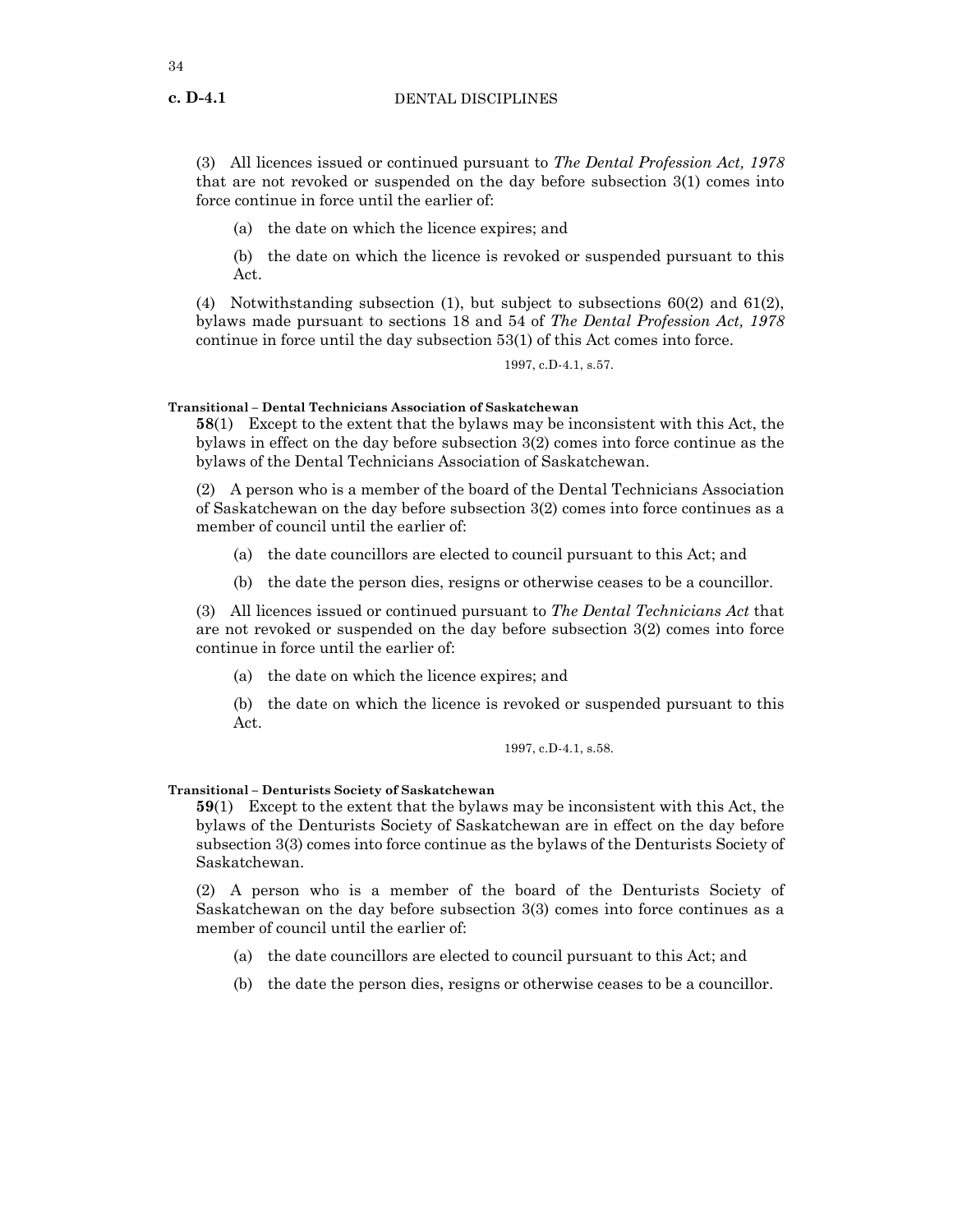# DENTAL DISCIPLINES **c. D-4.1**

(3) All licences issued or continued pursuant to *The Denturists Act* that are not revoked or suspended on the day before subsection 3(3) comes into force continue in force until the earlier of:

(a) the date on which the licence expires; and

(b) the date on which the licence is revoked or suspended pursuant to this Act.

1997, c.D-4.1, s.59.

# **Transitional – Saskatchewan Dental Assistants Association**

**60**(1) A person who is a member of the board of directors of the Saskatchewan Dental Assistants Association on the day before subsection 3(4) comes into force continues as a member of council until the earlier of:

(a) the date councillors are elected to council pursuant to this Act; and

(b) the date the person dies, resigns or otherwise ceases to be a councillor.

(2) On the coming into force of subsection 3(4) of this Act and notwithstanding *The Dental Profession Act, 1978*:

(a) the College of Dental Surgeons shall not exercise any of its powers pursuant to section 18 of *The Dental Profession Act, 1978* with respect to dental assistants; and

(b) section 54 of *The Dental Profession Act, 1978* and any bylaws made pursuant to that section or section 18 no longer apply to dental assistants.

(3) Notwithstanding subsection (2), if, on the date that this section comes into force, a complaint received by the College of Dental Surgeons pursuant to section 43 of *The Dental Profession Act, 1978* with respect to a dental assistant has not been concluded:

(a) that complaint is to be dealt with pursuant to sections 28 to 40 and 44 of *The Dental Profession Act, 1978*; and

(b) for the purpose of handling the complaint, *The Dental Profession Act, 1978*, as that Act existed on the day before subsection 3(4) of this Act comes into force, and any bylaws made pursuant to sections 18 and 54 of *The Dental Profession Act, 1978* with respect to dental assistants, as those bylaws existed on the day before subsection 3(4) of this Act comes into force, continue to apply respecting the complaint until the complaint is concluded.

(4) All dental assistant licences issued by the College of Dental Surgeons of Saskatchewan that are not revoked or suspended on the day before subsection 3(4) comes into force continue in force until the earlier of:

(a) the date on which the licence expires; and

(b) the date on which the licence is revoked or suspended pursuant to this Act.

1997, c.D-4.1, s.60.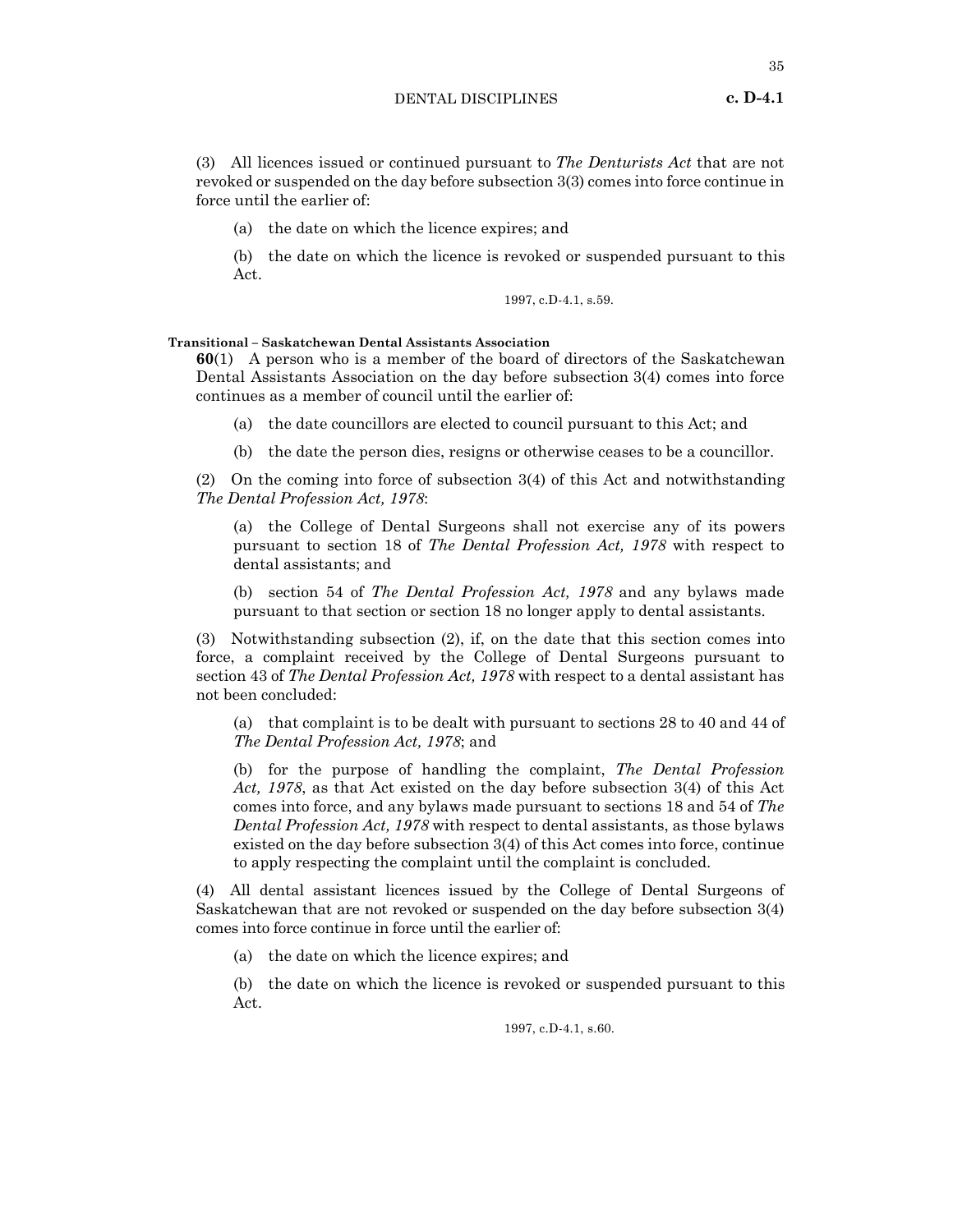# **Transitional – Saskatchewan Dental Hygienists' Association**

**61**(1) A person who is a member of the board of directors of the Saskatchewan Dental Hygienists' Association on the day before subsection 3(5) comes into force continues as a member of council until the earlier of:

(a) the date councillors are elected to council pursuant to this Act; and

(b) the date the person dies, resigns or otherwise ceases to be a councillor.

(2) On the coming into force of subsection 3(5) and notwithstanding *The Dental Profession Act, 1978*:

(a) the College of Dental Surgeons shall not exercise any of its powers pursuant to section 18 of *The Dental Profession Act, 1978* with respect to dental hygienists; and

(b) section 54 of *The Dental Profession Act, 1978* and any bylaws made pursuant to that section or section 18 no longer apply to dental hygienists.

(3) Notwithstanding subsection (2), if, on the date that this section comes into force, a complaint received by the College of Dental Surgeons pursuant to section 43 of *The Dental Profession Act, 1978* with respect to a dental hygienist has not been concluded:

(a) that complaint is to be dealt with pursuant to sections 28 to 40 and 44 of *The Dental Profession Act, 1978*; and

(b) for the purpose of handling the complaint, *The Dental Profession Act, 1978*, as that Act existed on the day before subsection 3(5) of this Act comes into force, and any bylaws make pursuant to sections 18 and 54 of *The Dental Profession Act, 1978* with respect to dental hygienists, as those bylaws existed on the day before subsection 3(5) of this Act comes into force, continue to apply respecting the complaint until the complaint is concluded.

(4) All dental hygienist licences issued by the College of Dental Surgeons of Saskatchewan that are not revoked or suspended on the day before subsection 3(5) comes into force continue in force until the earlier of:

(a) the date on which the licence expires; and

(b) the date on which the licence is revoked or suspended pursuant to this Act.

1997, c.D-4.1, s.61.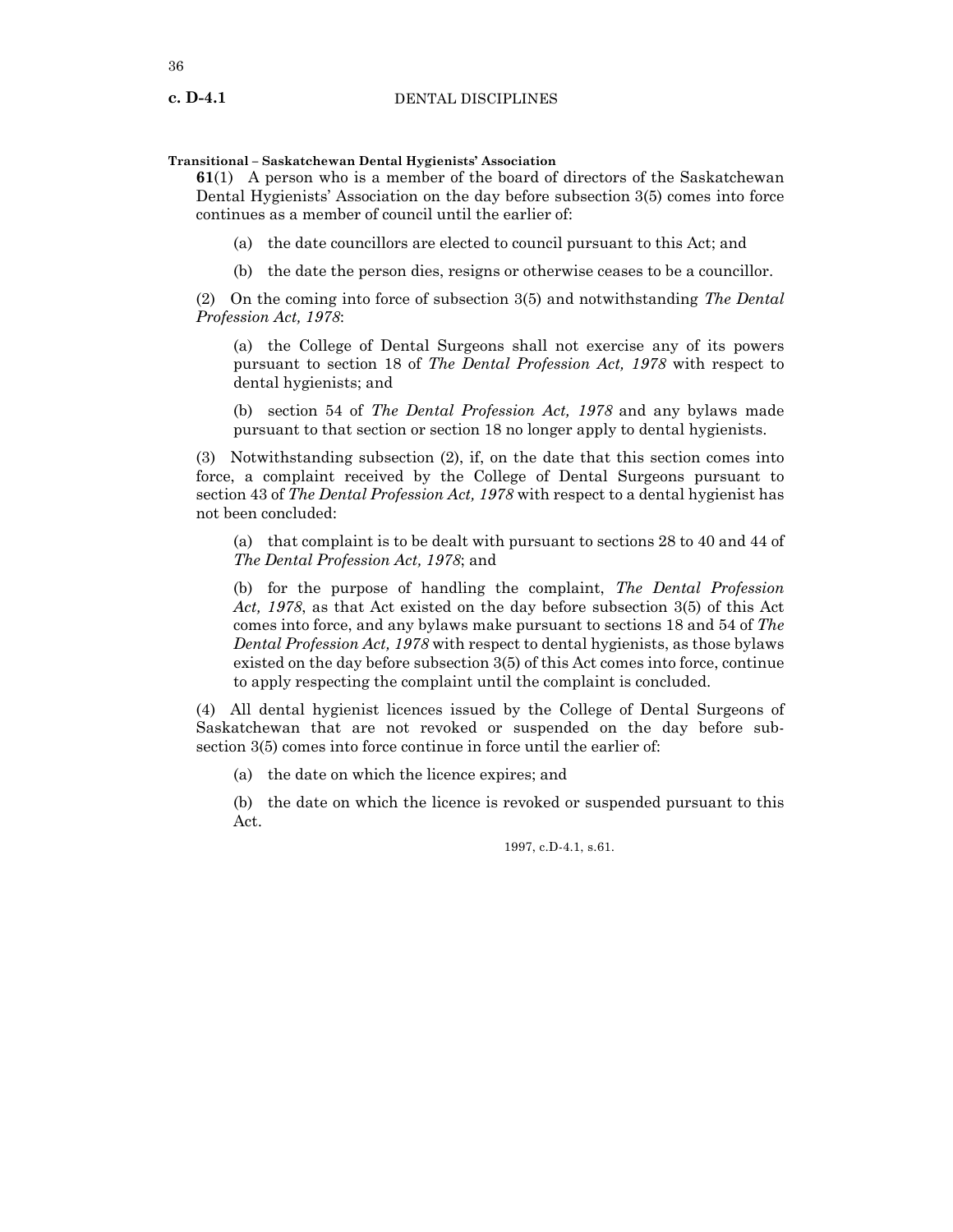37

# **Transitional – Saskatchewan Dental Therapists Association**

**62**(1) Except to the extent that the bylaws may be inconsistent with this Act, the bylaws of the Dental Therapists Association that are in effect on the day before subsection 3(6) comes into force continue as the bylaws of the Dental Therapists Association.

(2) A person who is a member of the council of the Saskatchewan Dental Therapists Association on the day before subsection 3(6) comes into force continues as a member of council until the earlier of:

- (a) the date councillors are elected to council pursuant to this Act; and
- (b) the date the person dies, resigns or otherwise ceases to be a councillor.

(3) All licences issued pursuant to *The Dental Therapists Act* that are not revoked or suspended on the day before subsection 3(6) comes into force continue in force until the earlier of:

(a) the date on which the licence expires; and

(b) the date on which the licence is revoked or suspended pursuant to this Act.

1997, c.D-4.1, s.62; 2001, c.8, s.7.